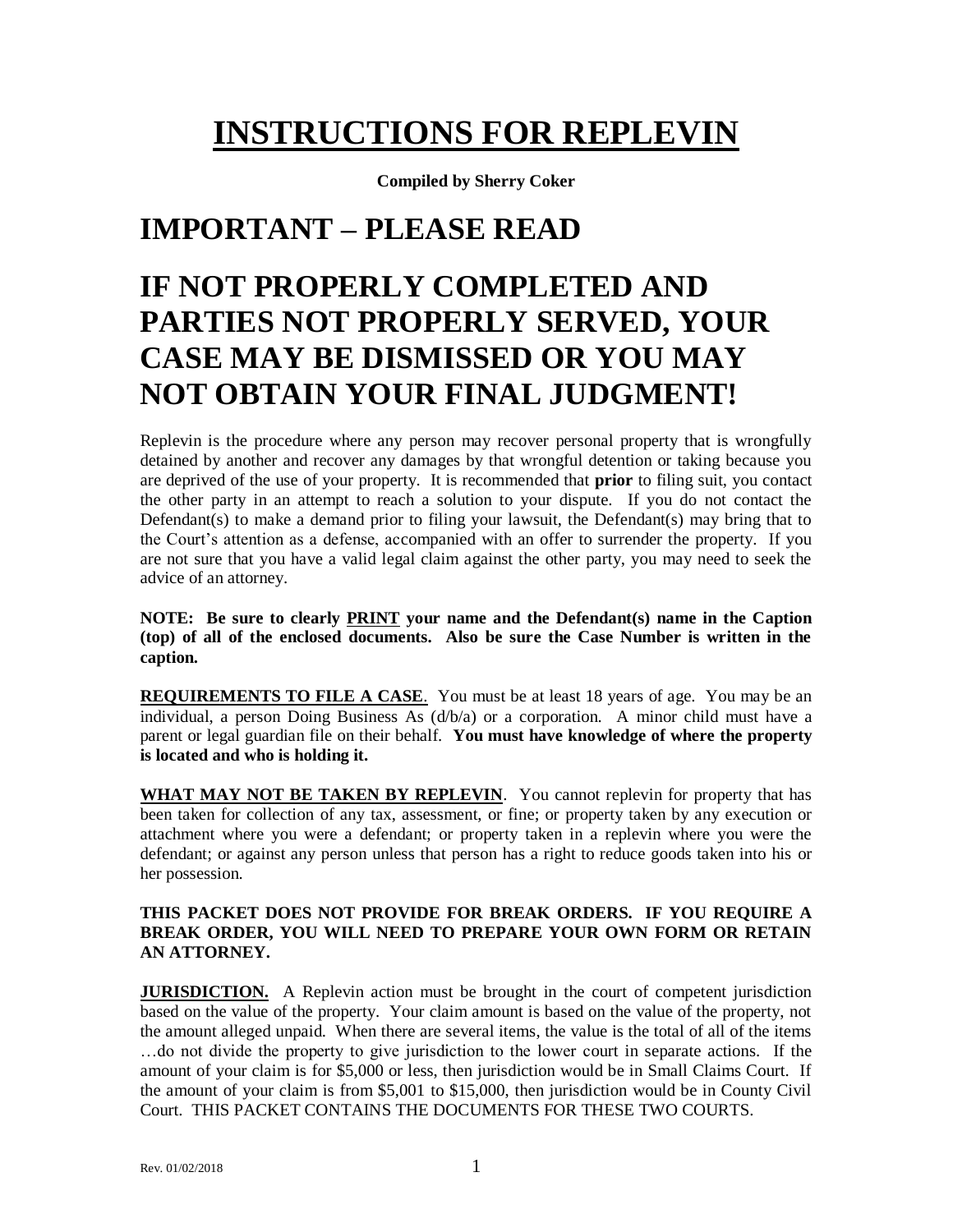#### **THIS PACKET IS NOT TO BE USED IF THE AMOUNT OF YOUR CLAIM IS OVER \$15,000, WHICH MUST BE FILED IN CIRCUIT COURT. THIS PACKET IS ONLY PREPARED FOR COUNTY COURT.**

**VENUE.** Venue, or location where a suit should be filed, is in the County where:

- 1. Property in dispute is located;
- 2. Contract was entered into;
- 3. Defendant(s) lives;
- 4. Dispute or event which gave rise to the lawsuit occurred.

If you do not file your case in the proper County, the Defendant(s) may have it moved to the correct County and **you will be required to pay a new filing fee.**

**PROPER NAME AND ADDRESS OF DEFENDANT(S).** Before filing your claim, you should **make sure** you have the proper name(s) and address(s) of the party(s) you want to sue.

If you are suing an individual, and if the spouse will be included in the suit, obtain the proper name and street address of the spouse. First names must be used and any alias names, if known. **DO NOT use "Mr. and Mrs.".**

If you are suing a corporation, you must know the correct name of the corporation and the state in which it is incorporated. Obtain the name and address of an officer of the corporation: the president, vice president, etc...; or in the absence of any of these, the name and address of the business agent residing in this state; or the name of the resident agent transacting business for the corporation in this state. To find this information, you may write or call: SECRETARY OF STATE OF FLORIDA, Attn: Corporation Division, Tallahassee, Fl. 32304, (850) 488-9000, or locate them on the internet at http://www.sunbiz.org This information is needed for service on the corporation.

If you are suing a partnership, you will need to obtain the names and addresses of **all** of the partners.

Many individuals, partnerships, and corporations do business under a fictitious name, such as: Jim Jones d/b/a Baby World; Jim Jones, Joe Black, a partnership, d/b/a Jones & Black Construction; or XYZ, Incorporated, a Florida corporation, d/b/a Chicken Shack. You cannot sue a fictitious name because it is not an entity. You have the burden of investigating to determine whether individuals, partnerships, or a corporation are doing business under a fictitious name. This information may be determined by calling the Secretary of State, Division of Corporations, the Occupational License Section of the Tax Collector's Office, or the licensing department of the City or County where the principal place of business is located.

**FILING YOUR CASE**. Using black ink, please complete the enclosed **CIVIL COVER SHEET, NOTICE OF PERMANENT MAILING ADDRESS** and **STATEMENT OF RESPONSIBILITY** forms included in this packet for filing with the Clerk of the Court. Be sure to print clearly. No complaint will be filed without the appropriate filing fee:

| For claims less than \$100\$65.00 + \$85.00 = \$150.00        |  |  |
|---------------------------------------------------------------|--|--|
|                                                               |  |  |
| For claims of \$501 - \$2,500\$185.00 + \$85.00 = \$270.00    |  |  |
| For claims of \$2,501 - \$5,000\$310.00 + \$85.00 = \$395.00  |  |  |
| For claims of \$5,001 - \$15,000\$310.00 + \$85.00 = \$395.00 |  |  |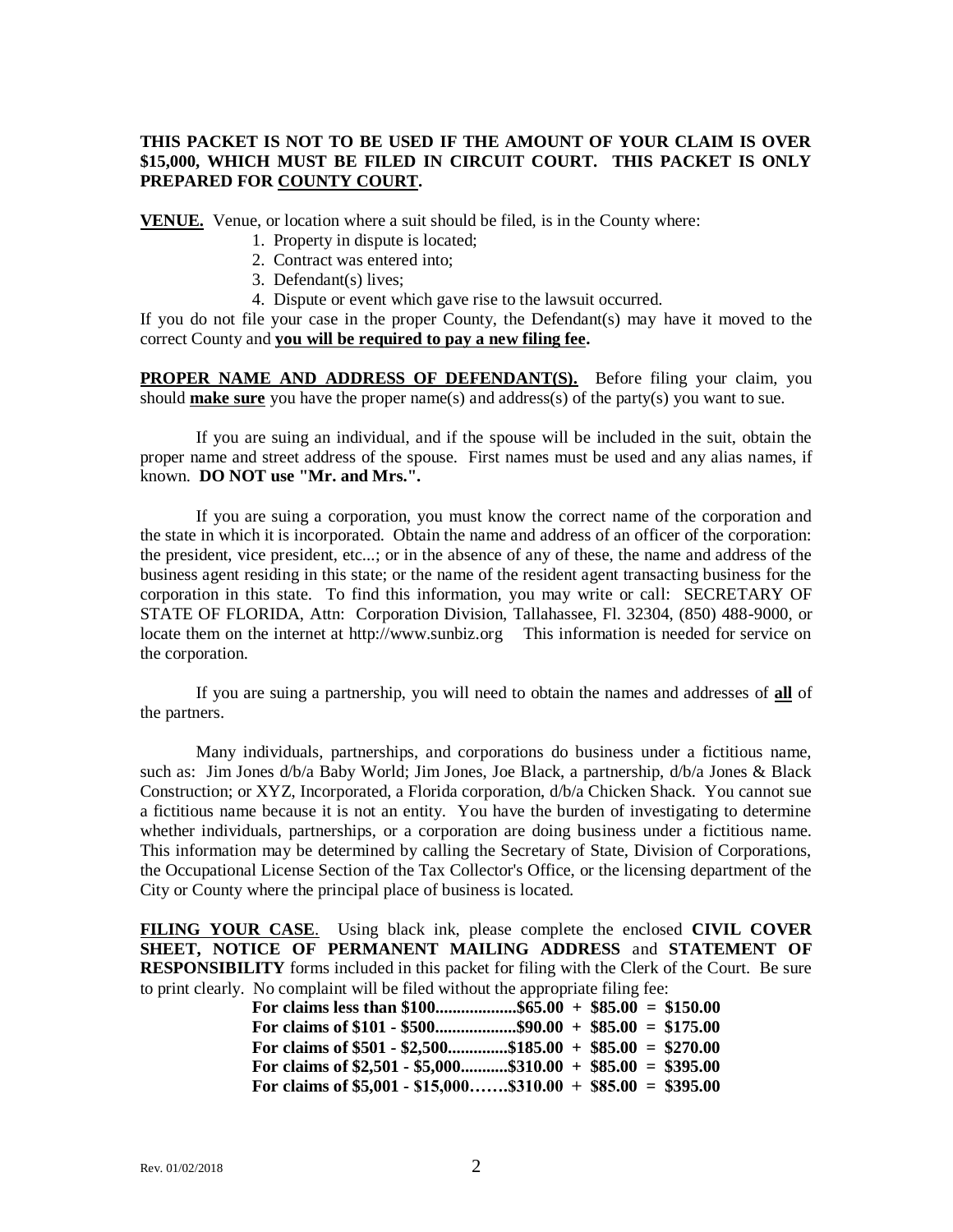The Clerk can accept cash, personal or business checks, cashier checks or money orders. All checks are to be payable to: **Clerk of Court**. Please do not send cash through the mail.

Please complete the enclosed **REPLEVIN COMPLAINT** form included in this packet and sign it in the presence of a Deputy Clerk or Notary Public. Following are instructions for completion of the Replevin Complaint:

1. Clearly print, in black ink, your name and address as Plaintiff at the top (caption) of the complaint; write in the Case Number; and print the Defendant's(s') name(s) and address(es).

2. At the first paragraph, print your name and Defendant's(s') name(s) on the blank lines provided.

3. In paragraph 1., insert the name of the County where the property is located.

4. In paragraph 2., give the complete description of the property, giving the size, color, Serial Number, age or year of manufacture, and any other descriptive information you have. Attach an additional sheet if necessary.

5. In paragraph 3., insert the **total value** of all of the property you want to replevy, not the unpaid balance, and give the specific location, address or place where the property can be found.

6. In paragraph 4., describe, in detail, how you acquired ownership or why you are entitled to possession of the property. If your claim is founded on an instrument of writing such as a sales contract or lease, it will be necessary for you to furnish a copy of such instrument for attachment as an exhibit to each claim form to be filed. (You must prove ownership to the Court.)

7. In paragraph 5., describe, in detail, how Defendant(s) got possession of the property. If the Defendant(s) got possession through a sales contract or lease, attach a copy of same to the complaint as an exhibit.

8. In paragraph 6., explain, in detail, how and why Defendant(s) is wrongfully detaining the property, i.e. Defendant's refusal to return the property when in default under a sales contract.

9. In paragraph 7., if the property was taken from you through an execution or attachment, and it is exempt from such taking, give the reason for the exemption. If it was not taken, leave blank.

10. Be sure to sign the complaint in front of a Deputy Clerk or a Notary Public.

For each defendant you are suing, please provide the Clerk with one copy of the complaint, together with a copy of any attachment(s) or exhibit(s). If you are suing a husband and wife, you must furnish the Clerk with a copy of the complaint, and attachments and exhibits, if any, for each of them. **Any copies that the Clerk is asked to make for you will be at a cost of \$1.00 per page (F.S. 28.24).**

You must complete and file the **NON-MILITARY AFFIDAVIT** with the Clerk prior to the Pre-Trial Conference or hearing on your complaint.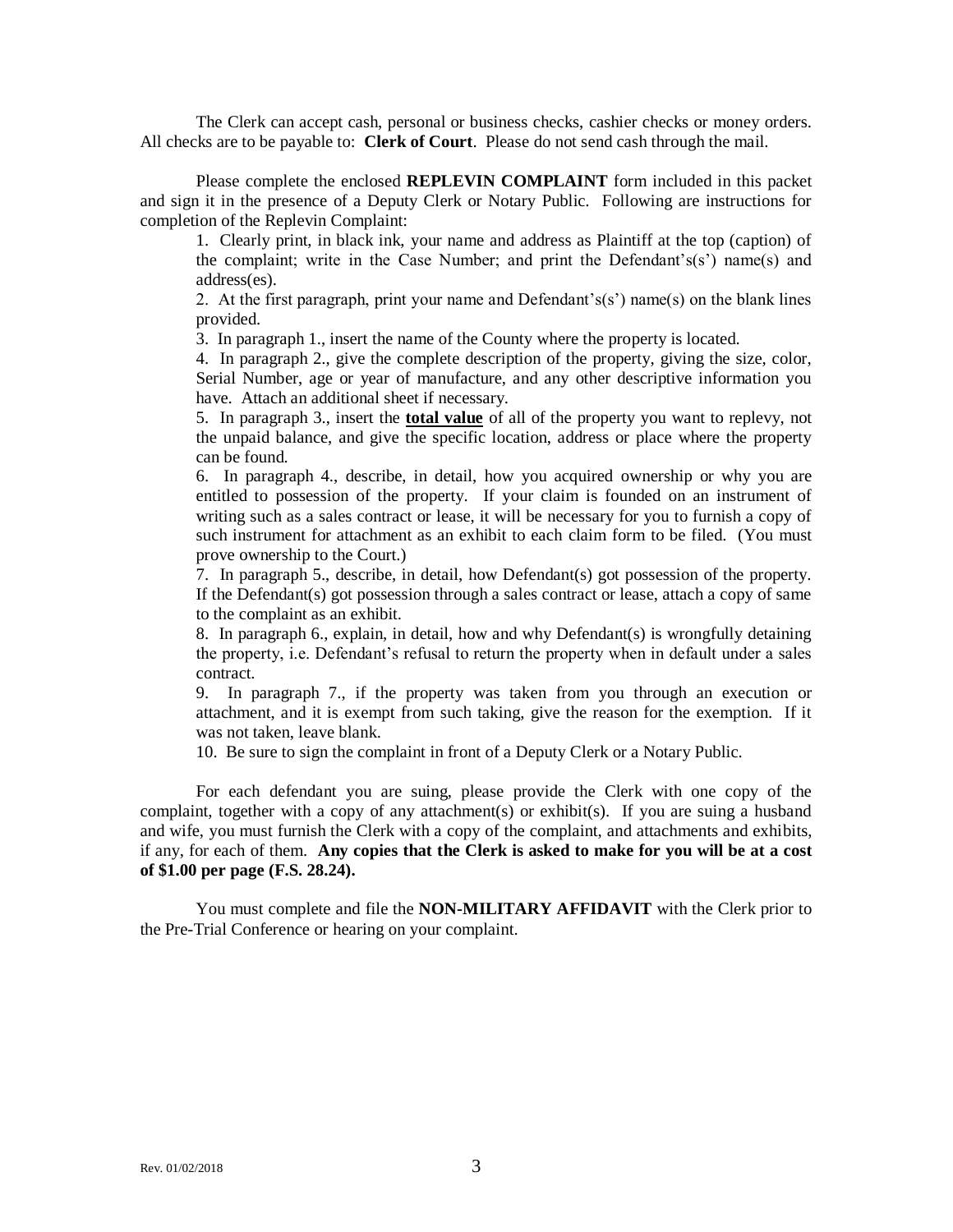## **BELOW ARE THE FOLLOWING CATEGORIES:**

## **READ THE ONE YOU NEED.**

## **(1) CLAIMS OF LESS THAN \$5,000.00; (2) CLAIMS BETWEEN \$5,001.00 AND \$15,000.00: PRE-JUDGMENT WRIT; AND (3) CLAIMS BETWEEN \$5,001.00 AND \$15,000.00: POST-JUDGMENT WRIT.**

## **CLAIMS OF LESS THAN \$5,000.00.**

If the amount of your claim is less than \$5,000, you will be supplied with the date of your Pre-Trial Conference hearing at the time you file your Complaint. A Deputy Clerk will issue the enclosed **SUMMONS/NOTICE TO APPEAR FOR PRETRIAL CONFERENCE**. Please fill in the caption by clearly printing your name, the Defendant's name(s), and the Case Number. You will be responsible for delivery of the Summons/Notice to Appear for Pre-Trial Conference, and a copy of the Replevin Complaint with exhibits, if any, to the appropriate Sheriff's Office. The Sheriff's Office charges a fee of \$40.00 per person for service on the Defendant(s). A husband and wife must each be served. You cannot serve one and not the other. The Sheriff's Office will not accept personal checks. Please pay by money order or cashier's check. **Be sure you deliver the summons to the Sheriff's Office in the County where the Defendant(s) resides.**

You may also serve the Defendant(s) by a private process server. Personal service by private process server varies in cost. Please consult the telephone book for process servers in the appropriate county.

You may also serve the Defendant(s) by certified mail. This type of service can only be used if the Defendant(s) is a Florida resident and must be by Return Receipt signed by the Defendant(s) or someone authorized to receive mail at Defendant's residence or principal place of business. This service is not very effective and may result in additional delay and expense if the Defendant(s) refuses delivery of this service. In such case, you would be required to pay the service fee for personal service for the Sheriff's Office to serve the Summons/Notice to Appear for Pre-Trial Conference. The case will also have to be reset for a later date.

**NOTE:** It is **your** responsibility to check with the Clerk of Court and/or the Sheriff's Office to ascertain if service has been made on the Defendant(s) prior to Pre-Trial Conference. If the Defendant(s) was not served and you discover a new address for Defendant, an Alias Summons/ Notice to Appear for Pre-Trial Conference with the new address must be requested. This will also be prepared by a Deputy Clerk. A new Pre-Trial Conference will be scheduled. It is not necessary to appear at the originally scheduled Pre-Trial Conference if the Defendant(s) was not served.

**PRE-TRIAL CONFERENCE/MEDIATION**. Pre-Trial Conference hearings are scheduled not more than 35 days from date of filing the action. We schedule cases no less than two (2) weeks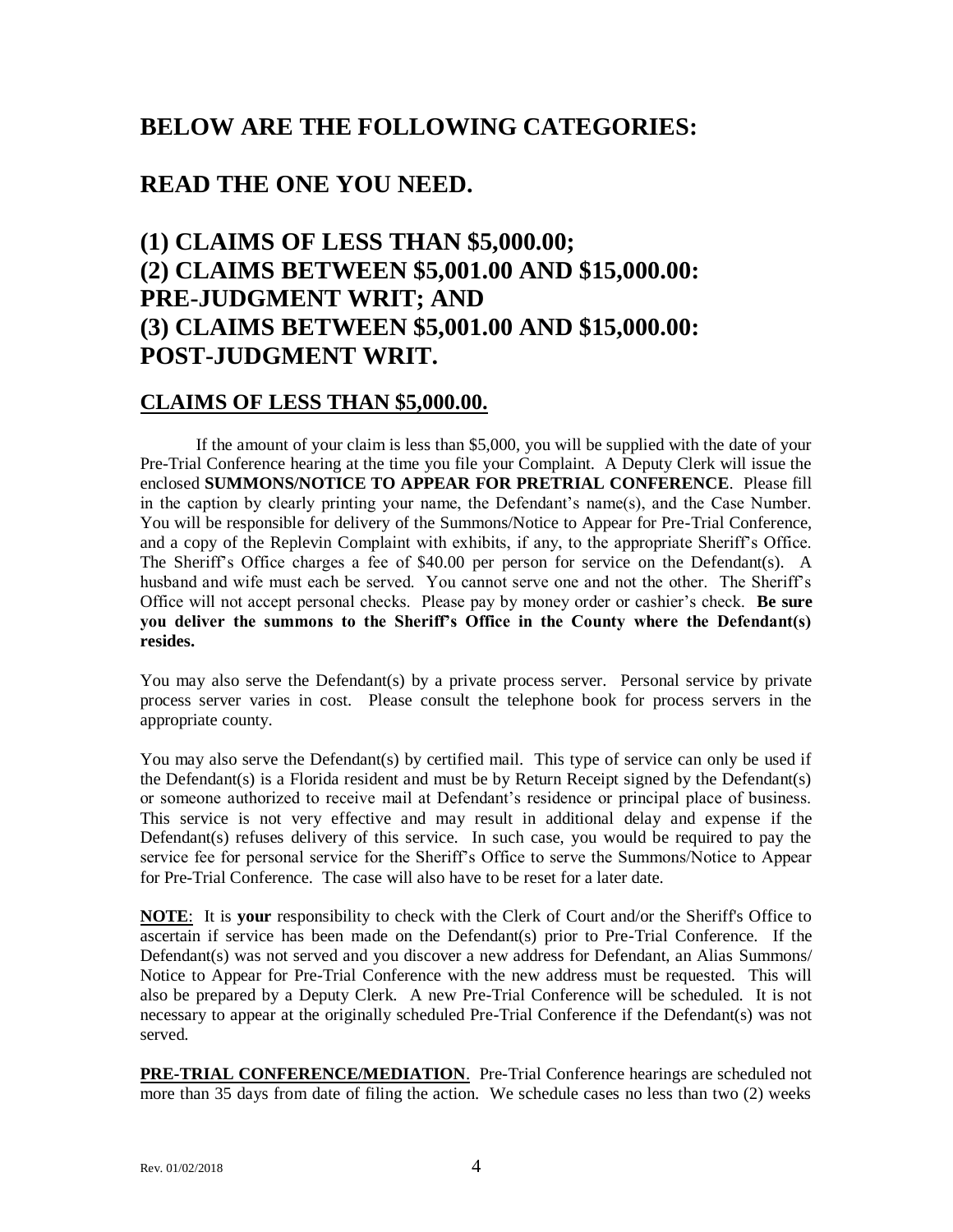prior to the next court date to allow for adequate service. Pre-Trial hearings are for the following: simplification of issues; necessity or desirability of amending the pleadings; possibility of a settlement through mediation; and other matters as the court in its determination deems necessary. If your case is not settled at Pre-Trial Conference through mediation, the court will set a trial date. You and the Defendant(s) will be notified of the trial date by the Clerk of Court by certified mail.

#### **BE SURE YOU COME WITH FULL SETTLEMENT AUTHORITY**.

If you do not appear, either in person or by an attorney, your case will be dismissed for lack of prosecution. **You may not appear by telephone.**

If the Defendant(s) does not appear at Pre-Trial Conference, the Court will review your complaint and exhibits and determine if there is sufficient evidence to issue a Final Judgment of Replevin. Please submit stamped envelopes addressed to the Defendant(s) and yourself for the mailing of copies of the final judgment by the Court. If the Final Judgment of Replevin is entered in your favor, you may obtain a **WRIT OF REPLEVIN** from the Clerk of Court and may be awarded damages.

Be sure to complete and file the **MEANS OF FINAL DISPOSITION** form with the Clerk of Court, which shows how the case was concluded.

**SETTLEMENT.** If you and the Defendant(s) agree on a settlement of all claims or payment in full is made by Defendant(s), then you, as Plaintiff(s), will need to complete and sign the **NO-TICE OF VOLUNTARY DISMISSAL** to prevent the case from going to court.

**DEFAULT ON STIPULATION/AGREEMENT.** If you and the Defendant(s) have reached an agreement at Pre-Trial Conference, and both of you execute a Settlement Agreement, and the Defendant(s) later defaults or fails to pay as agreed in the written settlement agreement, please complete the **AFFIDAVIT OF NON-COMPLIANCE WITH STIPULATION/ AGREEMENT** in this packet and file it with the Clerk who will present this to the court. The court will review your complaint and exhibits, if any, to determine who should be awarded the property. If the court determines that you should have possession of the property, it will enter a Final Judgment of Replevin in favor of Plaintiff, which will direct the Clerk of Court to issue a Writ of Replevin and may award damages, without further hearing or notice.

## **CLAIMS BETWEEN \$5,001.00 AND \$15,000.00: PRE-JUDGMENT WRIT - BOND REQUIRED**

If you have knowledge that the Defendant(s) is engaging in, or is about to engage in, conduct that may place the claimed property in danger of destruction, concealment, waste, removal from the state, removal from the jurisdiction of the court, or transfer to an innocent purchaser during the pendency of your case, you may obtain a Pre-Judgment Writ of Replevin by submitting the enclosed **ORDER TO SHOW CAUSE** to the Clerk. Please fill in the caption by clearly printing your name, the Defendant's name(s) and the case number, and by printing the Defendant's name(s) at the beginning of the Order and the name of the County where the property is located. It is necessary for you to post a **BOND** in the amount of twice the value of the goods subject to the Writ or twice the balance due and owing, whichever is lesser as determined by the Court. The Court will then set a hearing date. Please submit stamped envelopes addressed to you and the Defendant(s) to the court for mailing of a copy of the Order to Show Cause.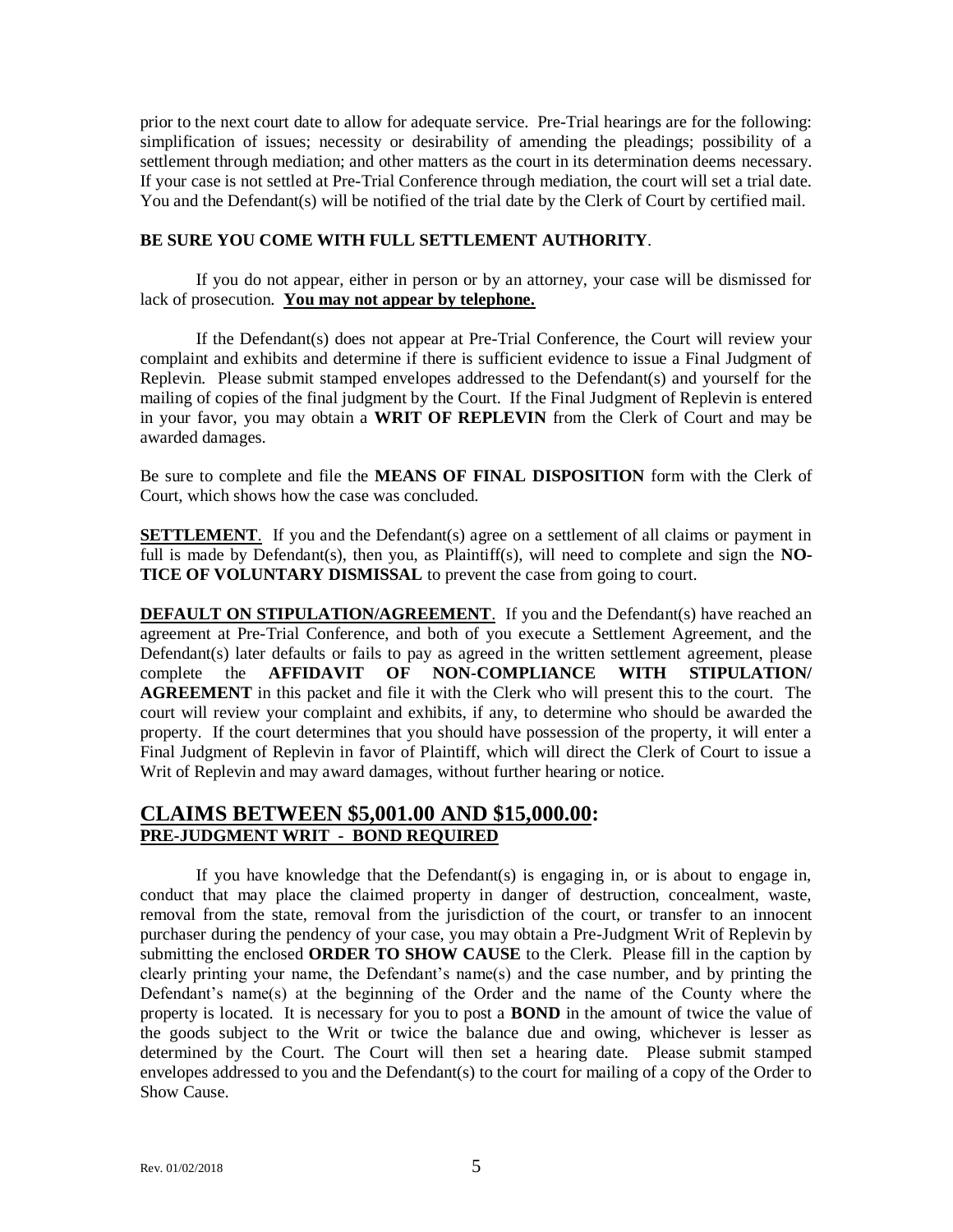**ORDER TO SHOW CAUSE.** An Order to Show Cause directs the Defendant(s) to appear at a hearing to show the court why the subject property should not be taken from their possession and delivered to you. You will, of course, need to attend this hearing. The Order to Show Cause can only be served on Defendant(s) by a Deputy Sheriff. The Clerk will prepare the certified copies of the order and photocopies of the complaint and exhibits, if any, for you to take to the Sheriff's Office where Defendant(s) can be found. The fee for such service is \$40.00 per person payable to the Sheriff's Office by either money order or cashier's check.

**PREPARATION FOR HEARING**. Bring any other documents relevant to your case that has not already been filed. You must prove ownership and either have already filed something showing the value of the property or bring proof of value to the hearing. You must have an absolute right to ownership and not merely be entitled to temporary possession of the property.

**HEARING**. Please dress appropriately, shoes and shirt required, no shorts. Do not bring children to court. Be respectful to the Court by addressing the Judge as "Your Honor". Do not interrupt while the other person is testifying. You will have your opportunity to address the court in response to their statements.

When you begin to testify, get to the point fast. Practice in advance. After giving the brief explanation, you may then go into more detail. Be sure and present all of your evidence to the court. Make a list for yourself so you do not forget anything. If you have witnesses, this is the time to produce them. Be sure you know what your witnesses or experts are going to say.

Your hearing will not be recorded. If you wish a record of the proceedings, a court reporter is necessary. You will have to bear the expense. Appeals to a higher court because you are not satisfied with the outcome of your hearing are governed by special rules. One of these rules requires that the appeal court have a complete record of the hearing to review. If you do not have a court reporter at your hearing, your chances for success on appeal will be severely limited.

If the Defendant(s) waives his or her appearance at the hearing, or the court determines that the Defendant(s) conducts himself/herself in such a way as to show he or she does not intend to appear at the hearing, the court may cancel the hearing and issue the enclosed **ORDER FOR WRIT OF REPLEVIN** directing the Clerk to issue the enclosed Writ of Replevin. If the Defendant(s) fails to appear at the hearing, the court will promptly enter an order directing the Clerk to issue the enclosed **WRIT OF REPLEVIN**.

At the hearing, the court will consider the affidavits and other showings made by the parties appearing and make a determination of which party is entitled to the possession of the property pending final judgment hearing. If the court rules in your favor, it will issue an Order directing the Clerk to issue a Writ of Replevin.

After you have regained possession of your property, you must proceed to get a Final Judgment of Replevin by completing and filing the enclosed **MOTION FOR FINAL JUDGMENT OF REPLEVIN.** If the Defendant(s) has not waived his or her right to appear at hearing, a hearing will be set by the court to consider all evidence and make a final ruling as to who is entitled to final possession of the property.

Be sure to complete and bring to the hearing the **MEANS OF FINAL DISPOSITION** form, which shows how the case was concluded.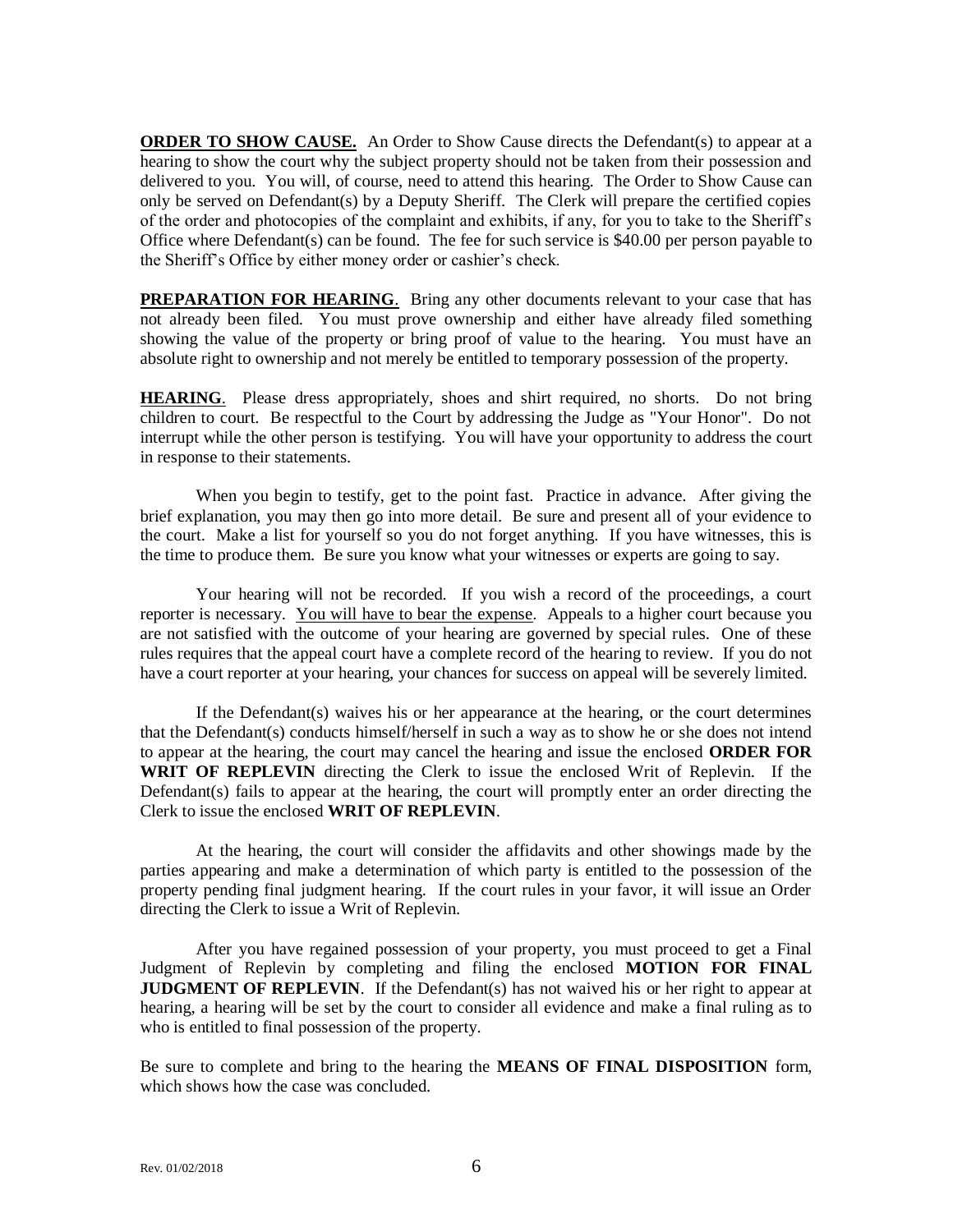## **CLAIMS BETWEEN \$5,001.00 AND \$15,000.00: POST-JUDGMENT WRIT - NO BOND**

If you do not wish to be required to post a **BOND**, then you will have to proceed to Final Judgment before obtaining a Writ of Replevin. A Deputy Clerk will issue the enclosed **SUMMONS**. Please fill in the caption by clearly printing your name, the Defendant's name(s), and the Case Number. You will be responsible for delivery of the Summons, and a copy of the Replevin Complaint with exhibits, if any, to the appropriate Sheriff's Office. The Sheriff's Office charges a fee of \$20.00 per person for service on the Defendant(s). The Sheriff's Office will not accept personal checks. Please pay by money order or cashier's check. **Be sure you deliver the summons to the Sheriff's Office in the County where the Defendant(s) resides.**

You may also serve the Defendant(s) by private process server. Personal service by private process server varies in cost. Please consult the telephone book for process servers in the appropriate county.

You may also serve the Defendant(s) by certified mail. This type of service can only be used if the Defendant(s) is a Florida resident and must be by Return Receipt signed by the Defendant(s) or someone authorized to receive mail at Defendant's residence or principal place of business. This service is not very effective and may result in additional delay and expense if the Defendant(s) refuses delivery of this service. In such cash, you would be required to pay the service fee for personal service for the Sheriff's Office to serve the Summons. This will delay your proceeding in your case.

**NOTE:** It is **your** responsibility to check with the Clerk of Court and/or the Sheriff's Office to ascertain if service has been made on the Defendant. If the Defendant(s) was not served and you discover a new address for Defendant, an Alias Summons with the new address must be requested at the Clerk's office.

In this procedure, the Defendant(s) has twenty  $(20)$  days after being served the Summons and copy of Complaint and exhibits, if any, in which to file an Answer. If Defendant(s) does not file an Answer, you can sign the enclosed **MOTION FOR DEFAULT** and have the Clerk enter the **DEFAULT** at the bottom. You must also complete and file the enclosed **MOTION FOR FINAL JUDGMENT OF REPLEVIN**. Please provide the Court with a stamped self-addressed envelope for mailing of the Order Scheduling Hearing. At the hearing, the Court will review all evidence presented and make a decision as to who is to received final possession of the property.

If the Court issues a Final Judgment of Replevin in your favor, the final judgment will direct the Clerk to issue a **WRIT OF REPLEVIN** and it may award damages to you. Please provide the Court with stamped envelopes addressed to you and the Defendant for mailing of the Final Judgment by the Court.

**WRIT OF REPLEVIN.** The Clerk will issue the **WRIT OF REPLEVIN** and give you the original Writ and a sufficient number of certified copies for service on each Defendant. You must then take the Writ to the Sheriff's Office where the property is located. If you believe that it may take more than 15 minutes for the Sheriff's Office to replevin the property, please check with the Sheriff's Office about their "Standby" charge. The Writ commands the Sheriff to take the property from the Defendant(s) and deliver it to you unless the Writ directs otherwise. The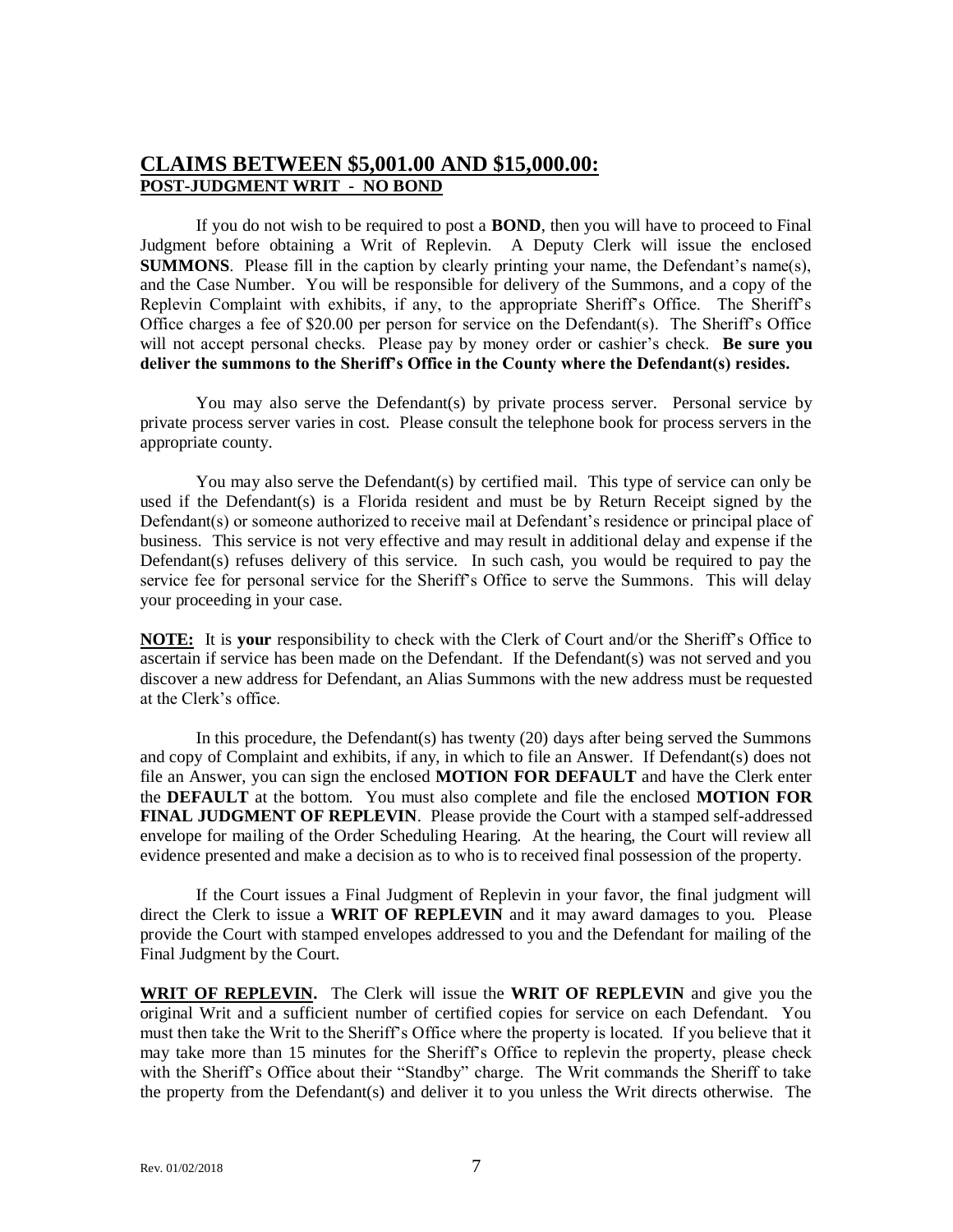Sheriff's Office will require the following: Original Writ of Replevin; copy of Replevin Complaint (making sure there are sufficient copies to serve each Defendant); a copy of the Bond, if required; written Instructions if the description and location is not in the Writ, or not properly described; a letter stating who is to receive the property from the Sheriff's Office; in the case of motor vehicles, a letter giving the name, address and phone number of the Wrecker Service you want to use; a stamped, self-addressed envelope for mailing of Return to you; and the Sheriff's Fee of \$90.00 for DeSoto County by either money order or cashier's check. If you are having the Writ served in another county, you will need to check with the Sheriff's Office in that county regarding their fees.

The Writ may be **stayed** by the Defendant, but only after he/she files a bond with the Court in an amount equal to the value of the property, not the amount of the unpaid balance. In addition, the Defendant(s) may obtain **release** of the property seized within 5 days by posting money with the Clerk of the Court in the amount of  $1-1/4$  times the amount due and owing.

If Defendant(s) has passed possession of the property to a third person before the execution of the Writ, the Deputy Sheriff holding the Writ shall execute it on the property in the possession of the third person and shall serve the Writ on Defendant(s) and the third person.

**JUDGEMENT**. If the court determines that the property was wrongfully taken or detained by Defendant(s) and the property has been delivered to you by the Sheriff, a judgment for your damages caused by the taking and detention, plus costs, will be entered.

Damages are either the lost value of the use of the property or interest on the value of the property from the date of wrongful detention. Depreciation of the property during the wrongful detention of said property can also be considered as damages.

If the Court finds in your favor and the property has not been returned to you, then a judgment will be entered against the Defendant(s) in the amount determined at a hearing for that purpose, and the Clerk will be directed to issue a Writ of Replevin. The value of each article, or the value of the entire lot, shall be found.

If the Court finds in Defendant's favor at hearing, a judgment will be entered against you for possession of the property and costs and for the value of the property. If the property had been retained by or returned to Defendant(s), and the Court finds in Defendant's favor, then Defendant(s) is entitled to attorney's fees as damages.

BE SURE TO complete and bring the **MEANS OF FINAL DISPOSITION** form to the hearing, which shows how the case was concluded.

**PAYMENT OF JUDGMENT**. If the Defendant(s) pays you in full after the judgment is entered, please complete the **SATISFACTION OF JUDGMENT** included in this Packet.

Please be aware that it is the obligation of the Plaintiff(s) to provide Defendant(s) with a Satisfaction of Judgment upon payment of the judgment. Failure or refusal to satisfy the judgment as provided by F. S. 701.05 could result in a misdemeanor of the second degree, punishable as provided in F. S. 775.082 or 775.083.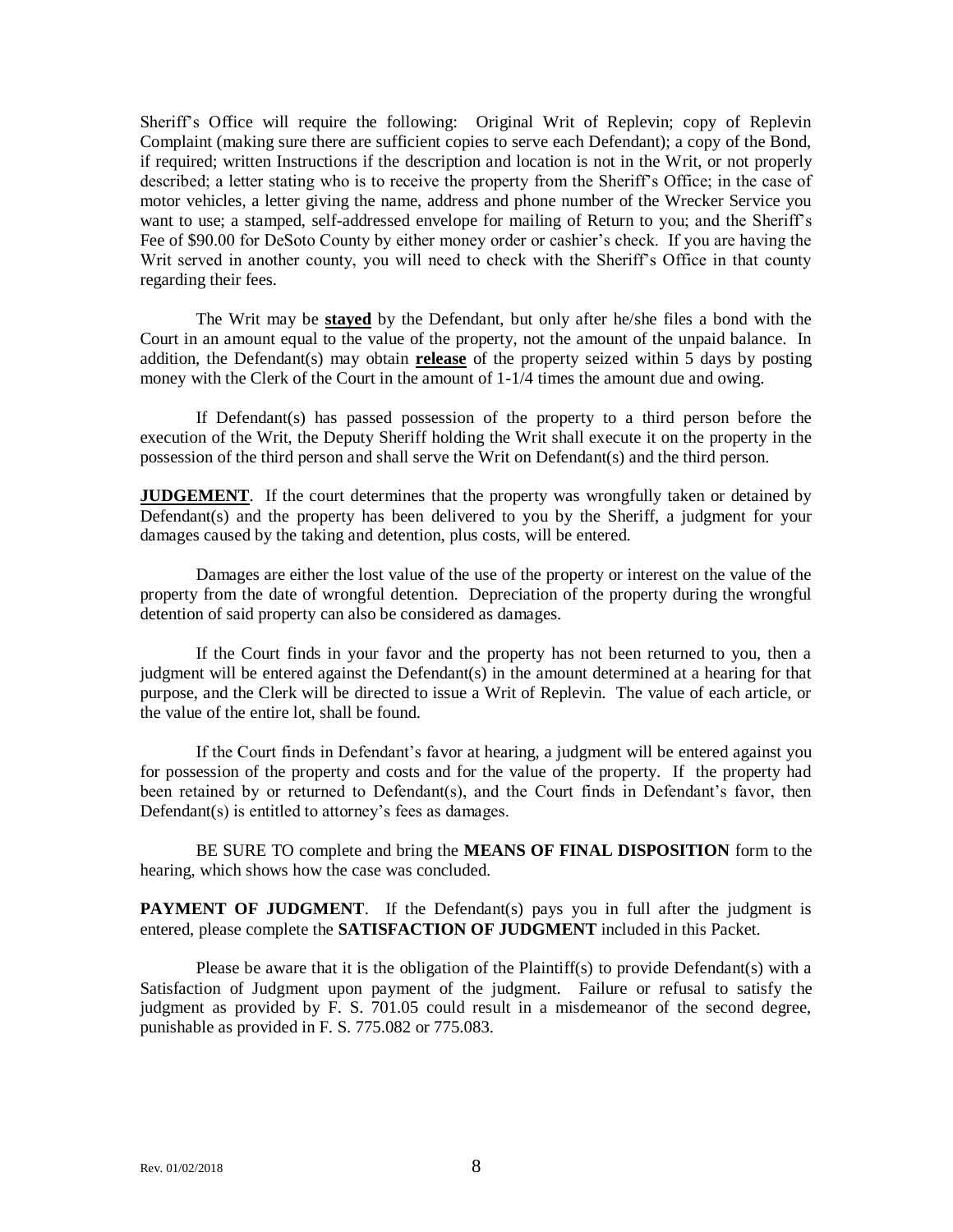#### **\*\*\*NOTICE\*\*\***

**ALL PAPERWORK PROVIDED BY THIS OFFICE IS USED FOR 'PRO SE' LITIGANTS ONLY. 'PRO SE' MEANS THAT YOU ARE ACTING AS YOUR OWN ATTORNEY. ACTING AS YOUR OWN ATTORNEY MAKES YOU RESPONSIBLE FOR EVERYTHING THAT INVOLVES YOUR CASE FILE. FOR EXAMPLE, IF YOU DO NOT RECEIVE A COURT DATE OR NOTICE FROM THIS OFFICE OR THE JUDGE, IT IS UP TO YOU TO CONTACT THE JUDGE FOR A HEARING DATE.**

**THIS PACKET IS PROVIDED FOR YOUR USE BY:**

**COUNTY COURT JUDGE CLERK OF COURT DESOTO COUNTY, FLORIDA DESOTO COUNTY, FLORIDA 115 EAST OAK STREET, SUITE 201 115 EAST OAK STREET ARCADIA, FLORIDA 34266 ARCADIA, FLORIDA 34266**

**HONORABLE DANIELLE L. BREWER HONORABLE NADIA K. DAUGHTREY**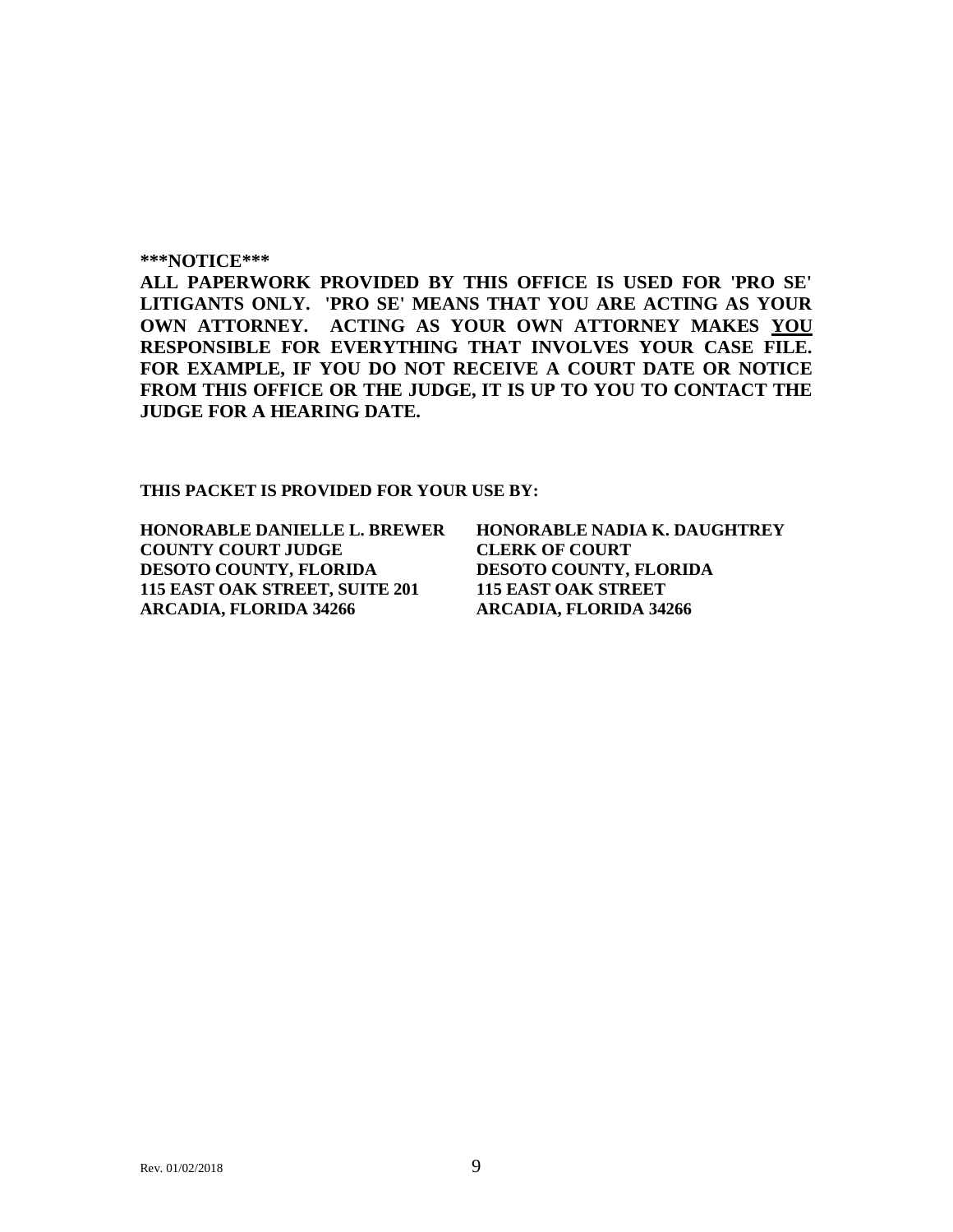#### **FORM 1.997 CIVIL COVER SHEET**

The civil cover sheet and the information contained herein neither replace nor supplement the filing and service of pleadings or other papers as required by law. This form is required for the use of the Clerk of Court for the purpose of reporting judicial workload data pursuant to Florida Statute 25.075.

#### I. CASE STYLE

IN THE COUNTY COURT IN AND FOR DESOTO COUNTY, FLORIDA

\_\_\_\_\_\_\_\_\_\_\_\_\_\_\_\_\_\_\_\_\_\_\_\_\_\_\_\_\_\_\_\_\_\_\_\_\_\_\_\_\_\_\_\_\_\_\_\_\_\_\_\_\_\_\_\_\_\_\_\_\_\_\_\_\_\_\_\_\_\_\_\_

Plaintiff (Name and Address)

\_\_\_\_\_\_\_\_\_\_\_\_\_\_\_\_\_\_\_\_\_\_\_\_\_\_\_\_\_\_\_

\_\_\_\_\_\_\_\_\_\_\_\_\_\_\_\_\_\_\_\_\_\_\_\_\_\_\_\_\_\_\_

\_\_\_\_\_\_\_\_\_\_\_\_\_\_\_\_\_\_\_\_\_\_\_\_\_\_\_\_\_\_\_ \_\_\_\_\_\_\_\_\_\_\_\_\_\_\_\_\_\_\_\_\_\_\_\_\_\_\_\_\_\_\_ \_\_\_\_\_\_\_\_\_\_\_\_\_\_\_\_\_\_\_\_\_\_\_\_\_\_\_\_\_\_\_

vs. 2008. CASE NO. 2008. CASE NO. 2008. CASE NO. 2008. 2009. CASE NO. 2008. 2009. 2014. The CASE NO. 2008. 2014. The CASE NO. 2008. 2014. 2015. 2016. 2017. 2017. 2016. 2017. 2017. 2017. 2017. 2017. 2017. 2017. 2017. 2017.

Defendant (Name and Address)

II. TYPE OF CASE (Place an x in one box only. If the case fits more than one type of case, select the most definitive.)

\_\_\_\_\_\_\_\_\_\_\_\_\_\_\_\_\_\_\_\_\_\_\_\_\_\_\_\_\_\_\_\_\_\_\_\_\_\_\_\_\_\_\_\_\_\_\_\_\_\_\_\_\_\_\_\_\_\_\_\_\_\_\_\_\_\_\_\_\_\_\_\_\_\_\_\_\_\_

| <b>Domestic Relations</b> | Torts                       | Other Civil              |
|---------------------------|-----------------------------|--------------------------|
| Simplified dissolution    | Professional<br>Malpractice | Contracts<br>Condominium |
| <b>Dissolution</b>        | <b>Products Liability</b>   | Real property/           |
| $Support - IV-D$          | Auto negligence             | Mortgage<br>foreclosure  |
| $Support - Non IV-D$      | Other negligence            | Eminent                  |
| $URESA - IV-D$            |                             | Domain                   |
| URESA - Non IV-D          |                             | Other                    |
| Domestic Violence         |                             | Replevin                 |
| Other domestic relations  |                             |                          |

\_\_\_\_\_\_\_\_\_\_\_\_\_\_\_\_\_\_\_\_\_\_\_\_\_\_\_\_\_\_\_\_\_\_\_\_\_\_\_\_\_\_\_\_\_\_\_\_\_\_\_\_\_\_\_\_\_\_\_\_\_\_\_\_\_\_\_\_\_\_\_\_\_\_\_\_\_\_

III. Is Jury Trial Demanded in Complaint?

 $\equiv$  Yes  $\_\_\_\$  No \_\_\_\_\_\_\_\_\_\_\_\_\_\_\_\_\_\_\_\_\_\_\_\_\_\_\_\_\_\_\_\_\_\_\_\_\_\_\_\_\_\_\_\_\_\_\_\_\_\_\_\_\_\_\_\_\_\_\_\_\_\_\_\_\_\_\_\_\_\_\_\_\_\_\_\_\_\_

Date: \_\_\_\_\_\_\_\_\_\_\_\_\_\_\_\_\_\_\_ \_\_\_\_\_\_\_\_\_\_\_\_\_\_\_\_\_\_\_\_\_\_\_\_\_\_\_\_\_\_\_\_\_\_\_\_\_\_\_\_\_\_

Plaintiff's signature/Signature of Plaintiff's Attorney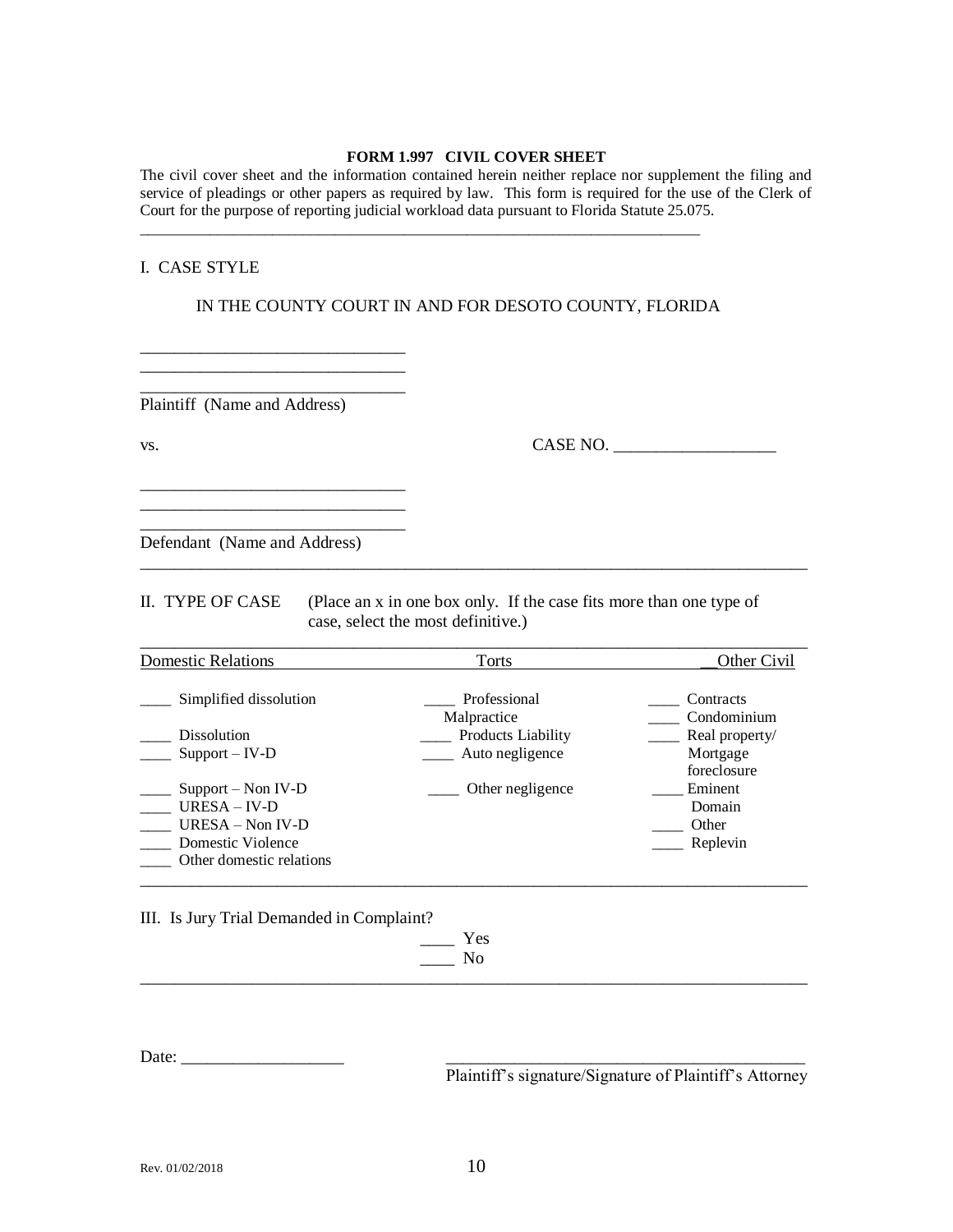\_\_\_\_\_\_\_\_\_\_\_\_\_\_\_\_\_\_\_\_\_\_\_\_\_\_\_\_\_\_\_\_ (Name and Address) Plaintiff(s),

\_\_\_\_\_\_\_\_\_\_\_\_\_\_\_\_\_\_\_\_\_\_\_\_\_\_\_\_\_\_\_\_

\_\_\_\_\_\_\_\_\_\_\_\_\_\_\_\_\_\_\_\_\_\_\_\_\_\_\_\_\_\_\_\_ \_\_\_\_\_\_\_\_\_\_\_\_\_\_\_\_\_\_\_\_\_\_\_\_\_\_\_\_\_\_\_\_ \_\_\_\_\_\_\_\_\_\_\_\_\_\_\_\_\_\_\_\_\_\_\_\_\_\_\_\_\_\_\_\_

 $\text{v}_\text{s}$ .  $\text{CASE NO.}$ 

(Name and Address)

Defendant(s).

### **NOTICE OF PERMANENT MAILING ADDRESS**

 $I/We$ ,  $\qquad \qquad$   $\qquad \qquad$   $\qquad \qquad$  the Plaintiff(s) in the above styled cause of action hereby certify that my/our permanent mailing address is as follows:

\_\_\_\_\_\_\_\_\_\_\_\_\_\_\_\_\_\_\_\_\_\_\_\_\_\_\_\_\_\_\_\_\_\_\_\_\_\_\_\_

\_\_\_\_\_\_\_\_\_\_\_\_\_\_\_\_\_\_\_\_\_\_\_\_\_\_\_\_\_\_\_\_\_\_\_\_\_\_\_\_ Phone:

**I/WE UNDERSTAND THAT ONLY THIS ADDRESS WILL BE USED BY THE COURT, THE OPPOSING PARTY, AND ANY INTERVENING PARTIES TO THIS CASE FOR THE PURPOSE OF PROVIDING ME WITH:**

- a. Notice of all future hearings in this case, and
- b. Any Court documents and papers pertaining to this case.

I/We understand that all notices and court papers in this case will be sent to me/us only at the above address and that in the event personal service of any court documents is necessary that they will first be attempted to be served at the above listed address unless and until I/We notify the court of my/our new address. I/We also understand that if I/We change my/our permanent mailing address or residence address, I/We must notify the Clerk of Court of my/our new address **in writing** by completion of another form similar to this form at the following address within one week of the change of address and with a copy being furnished to all parties:

> CLERK OF COURT Attn: County Civil 115 East Oak Street Arcadia, Florida 34266

I/We have read this document and I/We understand that it is my/our responsibility to keep the Court informed of any change in my/our current address. I/We understand that copies of any court documents and notice of all future hearings which are mailed to my/our current address set forth herein will constitute proper notice and service, and the Court may proceed on all matters noticed and mailed to the above address even if I/We do not appear for said hearing

Dated: \_\_\_\_\_\_\_\_\_\_\_\_\_\_\_\_\_\_\_\_\_ \_\_\_\_\_\_\_\_\_\_\_\_\_\_\_\_\_\_\_\_\_\_\_\_\_\_\_\_\_\_\_\_\_\_\_\_\_\_\_\_\_\_\_

Signature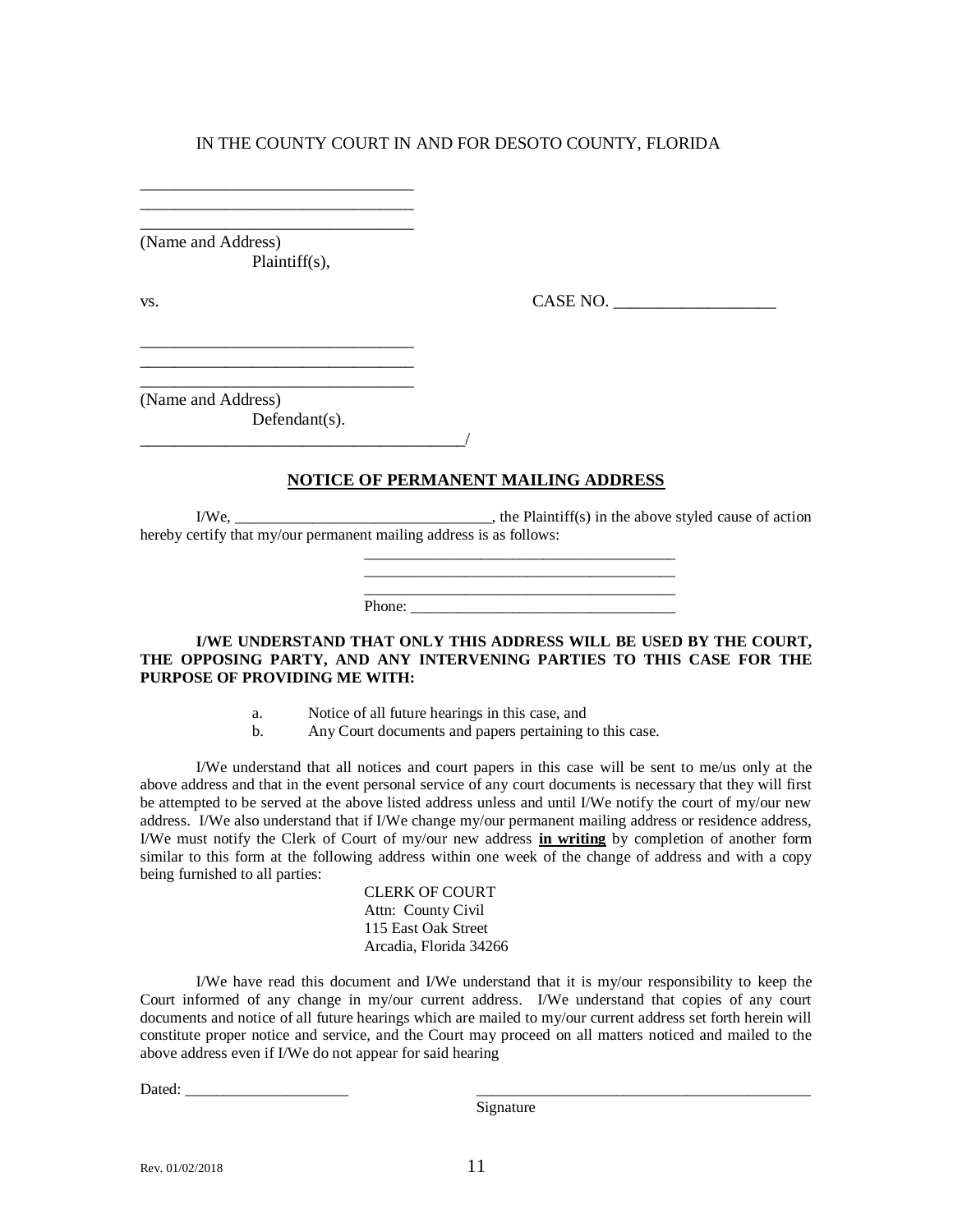\_\_\_\_\_\_\_\_\_\_\_\_\_\_\_\_\_\_\_\_\_\_\_\_\_\_\_\_\_\_\_\_ (Name and Address) Plaintiff(s),

\_\_\_\_\_\_\_\_\_\_\_\_\_\_\_\_\_\_\_\_\_\_\_\_\_\_\_\_\_\_\_\_ \_\_\_\_\_\_\_\_\_\_\_\_\_\_\_\_\_\_\_\_\_\_\_\_\_\_\_\_\_\_\_\_

\_\_\_\_\_\_\_\_\_\_\_\_\_\_\_\_\_\_\_\_\_\_\_\_\_\_\_\_\_\_\_\_ \_\_\_\_\_\_\_\_\_\_\_\_\_\_\_\_\_\_\_\_\_\_\_\_\_\_\_\_\_\_\_\_

\_\_\_\_\_\_\_\_\_\_\_\_\_\_\_\_\_\_\_\_\_\_\_\_\_\_\_\_\_\_\_\_\_\_\_\_\_\_/

vs.  $CASE NO.$ 

\_\_\_\_\_\_\_\_\_\_\_\_\_\_\_\_\_\_\_\_\_\_\_\_\_\_\_\_\_\_\_\_ (Name and Address) Defendant(s).

#### **STATEMENT OF RESPONSIBILITY**

Before filing this case I have considered the following matters and acknowledge that:

1. This case is being filed in the County Court under the Summary Procedure Rules of Court; that it is considered a layman's court; that I, and the Defendant(s), may be represented by an attorney of our individual choice but neither is required to do so, and that the conduct of this case will be in accordance with the rules of procedure and laws of Florida which apply to this case.

2. The naming of proper parties is an important element of the case and the responsibility for naming the proper Plaintiff(s) and Defendant(s) in this case is mine.

3. I am responsible for the furnishing of a correct address or location at which the Defendant(s) can be served or given notice of this suit.

4. I assume responsibility as to my right to file this case for myself or for the named Plaintiff(s).

5. I do not expect the Clerk, who received and files this claim, to give me legal advice as to how to prosecute this case and acknowledge that the Clerk is not acting as my attorney or legal advisor.

6. I am solely responsible for the collection of any judgment entered in my favor.

Dated: \_\_\_\_\_\_\_\_\_\_\_\_\_\_\_\_\_ \_\_\_\_\_\_\_\_\_\_\_\_\_\_\_\_\_\_\_\_\_\_\_\_\_\_\_\_\_\_\_\_\_\_\_\_\_\_\_\_\_

Signature

Address Phone: \_\_\_\_\_\_\_\_\_\_\_\_\_\_\_\_\_\_\_\_\_\_\_\_\_\_\_\_\_\_\_\_\_\_\_

\_\_\_\_\_\_\_\_\_\_\_\_\_\_\_\_\_\_\_\_\_\_\_\_\_\_\_\_\_\_\_\_\_\_\_\_\_\_\_\_\_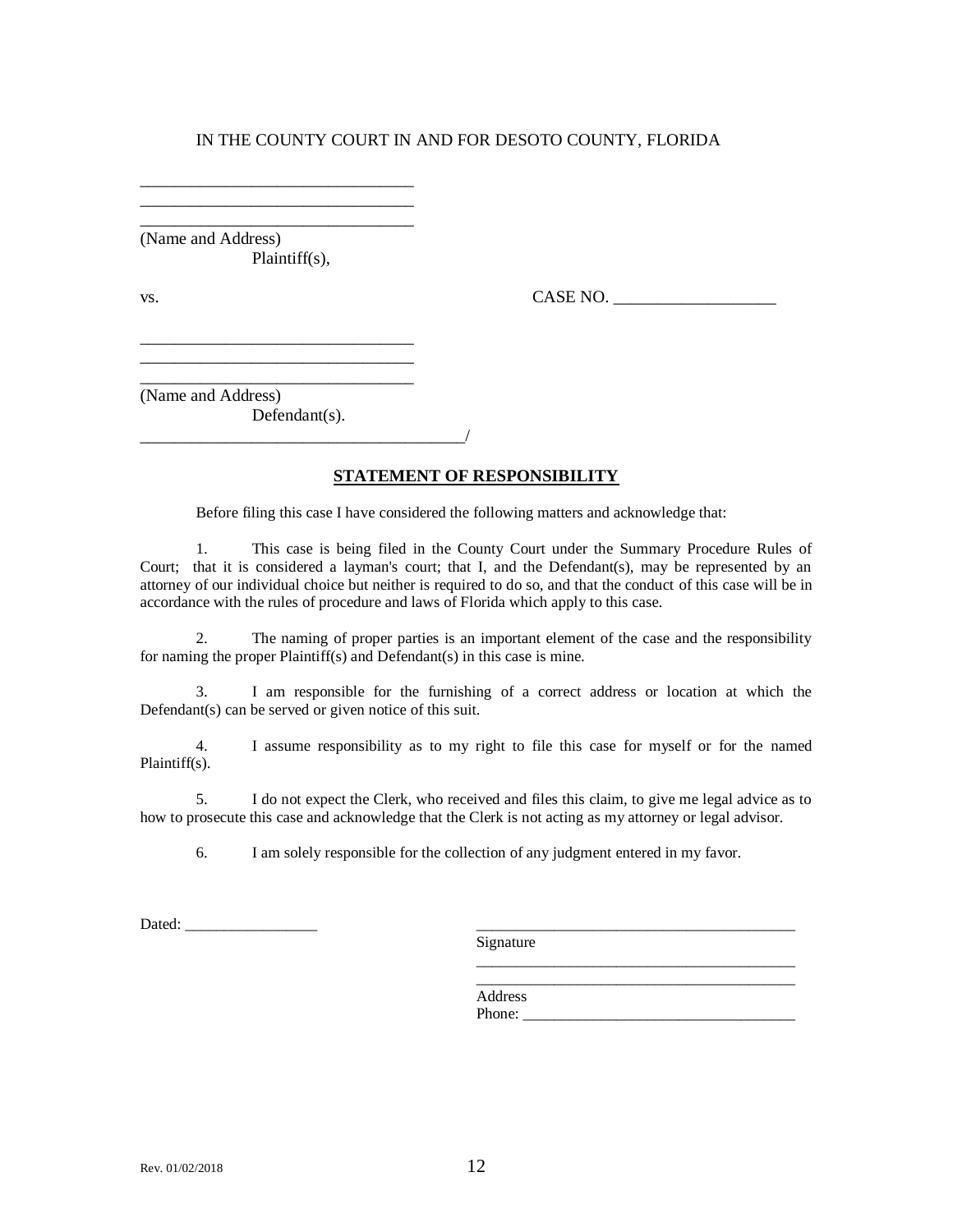\_\_\_\_\_\_\_\_\_\_\_\_\_\_\_\_\_\_\_\_\_\_\_\_\_\_\_\_\_\_\_\_ (Name and Address) Plaintiff(s),

\_\_\_\_\_\_\_\_\_\_\_\_\_\_\_\_\_\_\_\_\_\_\_\_\_\_\_\_\_\_\_\_ \_\_\_\_\_\_\_\_\_\_\_\_\_\_\_\_\_\_\_\_\_\_\_\_\_\_\_\_\_\_\_\_

\_\_\_\_\_\_\_\_\_\_\_\_\_\_\_\_\_\_\_\_\_\_\_\_\_\_\_\_\_\_\_\_

vs. CASE NO. \_\_\_\_\_\_\_\_\_\_\_\_\_\_\_\_\_\_\_

\_\_\_\_\_\_\_\_\_\_\_\_\_\_\_\_\_\_\_\_\_\_\_\_\_\_\_\_\_\_\_\_ (Name and Address) Defendant(s).

#### **REPLEVIN COMPLAINT**

 $Plaintiff(s), \quad \underline{\hspace{2cm}}$ hereby sues Defendant(s), \_\_\_\_\_\_\_\_\_\_\_\_\_\_\_\_\_\_\_\_\_\_\_\_\_\_\_\_\_\_\_\_\_\_\_\_\_\_\_\_\_\_\_\_\_\_\_\_\_\_ \_\_\_\_\_\_\_\_\_\_\_\_\_\_\_\_\_\_\_\_\_\_\_\_\_\_\_, and alleges:

1. This is an action to recover possession of personal property in County, Florida.

2. The description of the property is:  $\frac{1}{2}$   $\frac{1}{2}$   $\frac{1}{2}$   $\frac{1}{2}$   $\frac{1}{2}$   $\frac{1}{2}$   $\frac{1}{2}$   $\frac{1}{2}$   $\frac{1}{2}$   $\frac{1}{2}$   $\frac{1}{2}$   $\frac{1}{2}$   $\frac{1}{2}$   $\frac{1}{2}$   $\frac{1}{2}$   $\frac{1}{2}$   $\frac{1}{2}$   $\frac{1}{2}$   $\$ 

\_\_\_\_\_\_\_\_\_\_\_\_\_\_\_\_\_\_\_\_\_\_\_\_\_\_\_\_\_\_\_\_\_\_\_\_\_\_/

(Attach an additional sheet if necessary.)

3. To the best of Plaintiff's knowledge, information and belief, the value of the property is \$\_\_\_\_\_\_\_\_\_\_\_\_\_\_\_\_, and is located at: \_\_\_\_\_\_\_\_\_\_\_\_\_\_\_\_\_\_\_\_\_\_\_\_\_\_\_\_\_

\_\_\_\_\_\_\_\_\_\_\_\_\_\_\_\_\_\_\_\_\_\_\_\_\_\_\_\_\_\_\_\_\_\_\_\_\_\_\_\_\_\_\_\_\_\_\_\_\_\_\_\_\_\_\_\_\_\_\_\_\_\_\_\_\_\_\_\_\_\_\_ \_\_\_\_\_\_\_\_\_\_\_\_\_\_\_\_\_\_\_\_\_\_\_\_\_\_\_\_\_\_\_\_\_\_\_\_\_\_\_\_\_\_\_\_\_\_\_\_\_\_\_\_\_\_\_\_\_\_\_\_\_\_\_\_\_\_\_\_\_\_\_.

\_\_\_\_\_\_\_\_\_\_\_\_\_\_\_\_\_\_\_\_\_\_\_\_\_\_\_\_\_\_\_\_\_\_\_\_\_\_\_\_\_\_\_\_\_\_\_\_\_\_\_\_\_\_\_\_\_\_\_\_\_\_\_\_\_\_\_\_\_\_\_

\_\_\_\_\_\_\_\_\_\_\_\_\_\_\_\_\_\_\_\_\_\_\_\_\_\_\_\_\_\_\_\_\_\_\_\_\_\_\_\_\_\_\_\_\_\_\_\_\_\_\_\_\_\_\_\_\_\_\_\_\_\_\_\_\_\_\_\_\_\_\_

 $\mathcal{L}_\mathcal{L} = \mathcal{L}_\mathcal{L} = \mathcal{L}_\mathcal{L} = \mathcal{L}_\mathcal{L} = \mathcal{L}_\mathcal{L} = \mathcal{L}_\mathcal{L} = \mathcal{L}_\mathcal{L} = \mathcal{L}_\mathcal{L} = \mathcal{L}_\mathcal{L} = \mathcal{L}_\mathcal{L} = \mathcal{L}_\mathcal{L} = \mathcal{L}_\mathcal{L} = \mathcal{L}_\mathcal{L} = \mathcal{L}_\mathcal{L} = \mathcal{L}_\mathcal{L} = \mathcal{L}_\mathcal{L} = \mathcal{L}_\mathcal{L}$ 

 $\mathcal{L}=\mathcal{L}=\mathcal{L}=\mathcal{L}=\mathcal{L}=\mathcal{L}=\mathcal{L}=\mathcal{L}=\mathcal{L}=\mathcal{L}=\mathcal{L}=\mathcal{L}=\mathcal{L}=\mathcal{L}=\mathcal{L}=\mathcal{L}=\mathcal{L}=\mathcal{L}=\mathcal{L}=\mathcal{L}=\mathcal{L}=\mathcal{L}=\mathcal{L}=\mathcal{L}=\mathcal{L}=\mathcal{L}=\mathcal{L}=\mathcal{L}=\mathcal{L}=\mathcal{L}=\mathcal{L}=\mathcal{L}=\mathcal{L}=\mathcal{L}=\mathcal{L}=\mathcal{L}=\mathcal{$ 

4. Plaintiff(s) is the owner or is entitled to possession of the property by reason of: \_\_\_\_\_\_\_\_\_\_\_\_\_\_\_\_\_\_\_\_\_\_\_\_\_\_\_\_\_\_\_\_\_\_\_\_\_\_\_\_\_\_\_\_\_\_\_\_\_\_\_\_\_\_\_\_\_\_\_\_\_\_\_\_\_\_\_\_ \_\_\_\_\_\_\_\_\_\_\_\_\_\_\_\_\_\_\_\_\_\_\_\_\_\_\_\_\_\_\_\_\_\_\_\_\_\_\_\_\_\_\_\_\_\_\_\_\_\_\_\_\_\_\_\_\_\_\_\_\_\_\_\_\_\_\_\_\_\_\_

(If based on a written instrument, a copy must be attached.)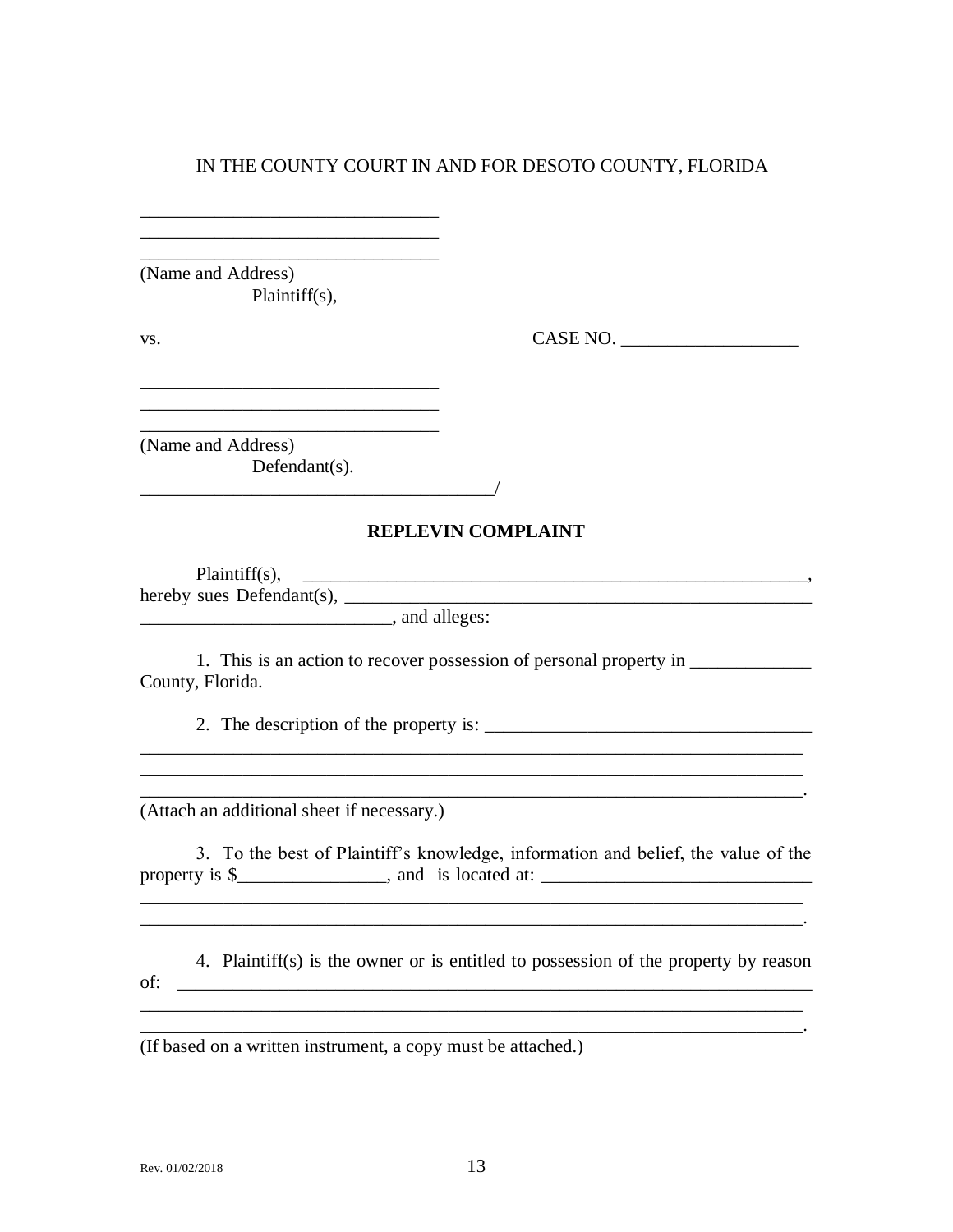5. Defendant came into possession of the property by: \_\_\_\_\_\_\_\_\_\_\_\_\_\_\_\_\_\_\_\_\_\_\_\_\_\_

6. The property is wrongfully detained by Defendant(s), and to Plaintiff's best knowledge, information, and belief, the cause of such detention by Defendant(s) is because: \_\_\_\_\_\_\_\_\_\_\_\_\_\_\_\_\_\_\_\_\_\_\_\_\_\_\_\_\_\_\_\_\_\_\_\_\_\_\_\_\_\_\_\_\_\_\_\_\_\_\_\_\_\_\_\_\_\_\_\_\_\_\_

 $\mathcal{L}_\text{max} = \mathcal{L}_\text{max} = \mathcal{L}_\text{max} = \mathcal{L}_\text{max} = \mathcal{L}_\text{max} = \mathcal{L}_\text{max} = \mathcal{L}_\text{max} = \mathcal{L}_\text{max} = \mathcal{L}_\text{max} = \mathcal{L}_\text{max} = \mathcal{L}_\text{max} = \mathcal{L}_\text{max} = \mathcal{L}_\text{max} = \mathcal{L}_\text{max} = \mathcal{L}_\text{max} = \mathcal{L}_\text{max} = \mathcal{L}_\text{max} = \mathcal{L}_\text{max} = \mathcal{$ 

\_\_\_\_\_\_\_\_\_\_\_\_\_\_\_\_\_\_\_\_\_\_\_\_\_\_\_\_\_\_\_\_\_\_\_\_\_\_\_\_\_\_\_\_\_\_\_\_\_\_\_\_\_\_\_\_\_\_\_\_\_\_\_\_\_\_\_\_\_\_\_ \_\_\_\_\_\_\_\_\_\_\_\_\_\_\_\_\_\_\_\_\_\_\_\_\_\_\_\_\_\_\_\_\_\_\_\_\_\_\_\_\_\_\_\_\_\_\_\_\_\_\_\_\_\_\_\_\_\_\_\_\_\_\_\_\_\_\_\_\_\_\_  $\mathcal{L}_\text{max}$  and the contribution of the contribution of the contribution of the contribution of the contribution of

7. The property has not been taken for a tax, assessment, or fine pursuant to the law, nor been taken under an execution or attachment against the property of the Plain- $\text{tiff}(s)$  or, if so taken, that it is by law exempt from such taking because:  $\frac{1}{s}$ 

WHEREFORE, Plaintiff(s) demand(s) judgment against Defendant(s) for possession of the property, and in the alternate, for the amount of its outstanding special interest in the property herein described, and for costs of suit.

Signed this  $\qquad \qquad \text{day of} \qquad \qquad .20 \qquad .$ 

\_\_\_\_\_\_\_\_\_\_\_\_\_\_\_\_\_\_\_\_\_\_\_\_\_\_\_\_\_\_\_\_\_\_\_\_\_\_\_\_\_\_\_\_\_\_\_\_\_\_\_\_\_\_\_\_\_\_\_\_\_\_\_\_\_\_\_\_\_\_.

Plaintiff's signature

\_\_\_\_\_\_\_\_\_\_\_\_\_\_\_\_\_\_\_\_\_\_\_\_\_\_\_\_\_\_\_\_\_\_\_

\_\_\_\_\_\_\_\_\_\_\_\_\_\_\_\_\_\_\_\_\_\_\_\_\_\_\_\_\_\_\_\_\_\_\_

(Address) Phone: \_\_\_\_\_\_\_\_\_\_\_\_\_\_\_\_\_\_\_\_\_\_\_\_\_\_\_\_\_

SWORN TO and subscribed before me by \_\_\_\_\_\_\_\_\_\_\_\_\_\_\_\_\_\_\_\_\_\_\_\_\_\_\_\_\_\_\_ this  $\_\_\_\_$  day of  $\_\_\_\_\_\_\_\$ , 20 $\_\_\_\_\$ .

Deputy Clerk/Notary Public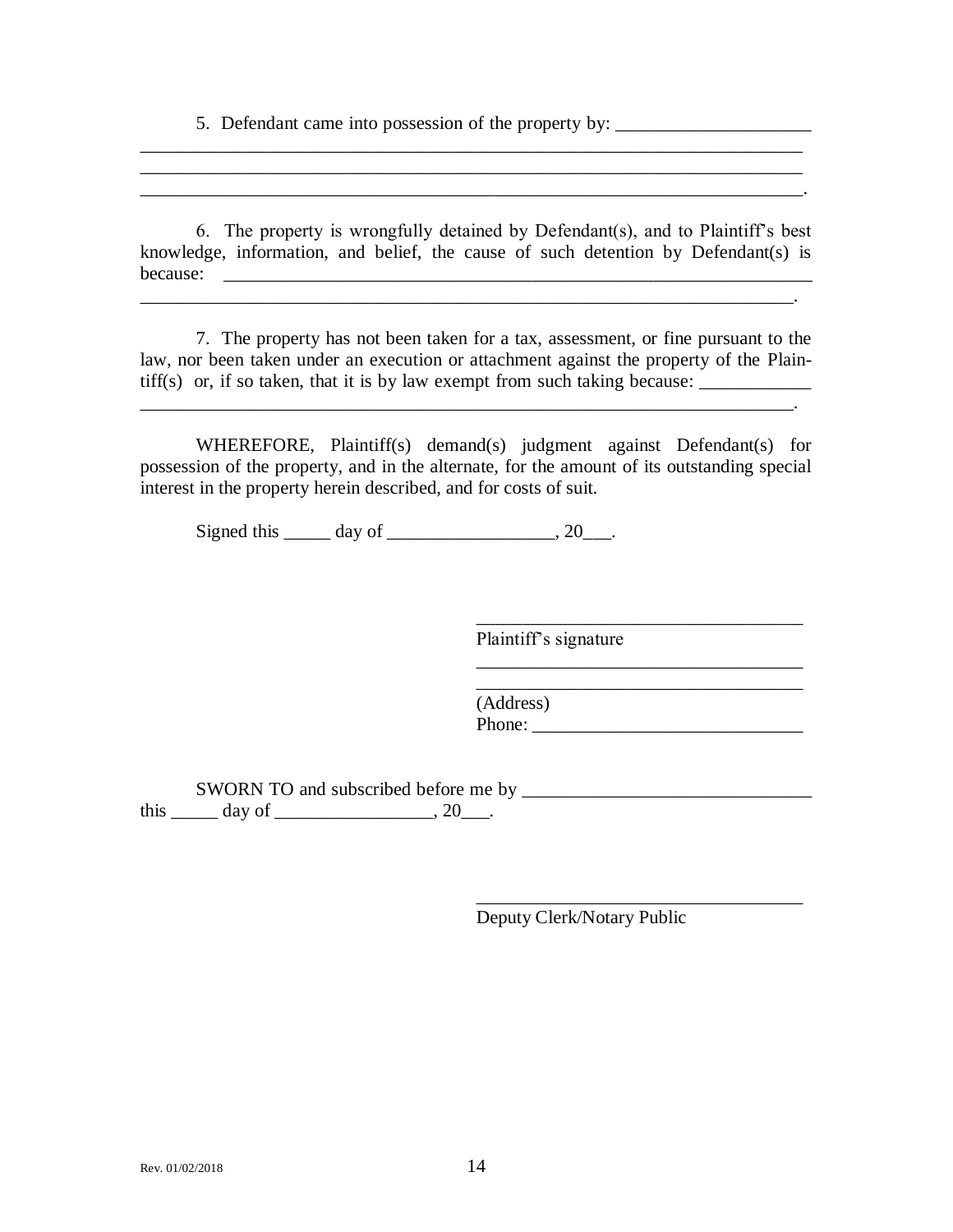\_\_\_\_\_\_\_\_\_\_\_\_\_\_\_\_\_\_\_\_\_\_\_\_\_\_\_\_\_\_\_\_ (Name and Address) Plaintiff(s),

\_\_\_\_\_\_\_\_\_\_\_\_\_\_\_\_\_\_\_\_\_\_\_\_\_\_\_\_\_\_\_\_ \_\_\_\_\_\_\_\_\_\_\_\_\_\_\_\_\_\_\_\_\_\_\_\_\_\_\_\_\_\_\_\_

\_\_\_\_\_\_\_\_\_\_\_\_\_\_\_\_\_\_\_\_\_\_\_\_\_\_\_\_\_\_\_\_ \_\_\_\_\_\_\_\_\_\_\_\_\_\_\_\_\_\_\_\_\_\_\_\_\_\_\_\_\_\_\_\_ \_\_\_\_\_\_\_\_\_\_\_\_\_\_\_\_\_\_\_\_\_\_\_\_\_\_\_\_\_\_\_\_

vs. CASE NO.

(Name and Address)

Defendant(s). \_\_\_\_\_\_\_\_\_\_\_\_\_\_\_\_\_\_\_\_\_\_\_\_\_\_\_\_\_\_\_\_\_\_\_\_\_\_/

#### **NON-MILITARY AFFIDAVIT**

STATE OF FLORIDA, COUNTY OF \_\_\_\_\_\_\_\_\_\_\_\_\_\_\_\_.

Before me, the undersigned authority authorized to take oath and acknowledgments in the State and County aforesaid, personally appeared who being by me first duly sworn did state as follows:

1. That the undersigned is personally familiar with the Defendant(s), \_\_\_\_\_\_\_\_\_\_\_ \_\_\_\_\_\_\_\_\_\_\_\_\_\_\_\_\_\_\_\_\_\_\_\_, in the above styled matter.

2. That, to the best of the Affiant's belief and information, Defendant(s) is/are not in the service of the armed forces of the United States and is/are not entitled to the relief afforded by the Soldiers and Sailors Civil Relief Act of 1940, 50 U.S.C. Sub-Section 501 et seq.

3. Defendant(s) is/are currently located at \_\_\_\_\_\_\_\_\_\_\_\_\_\_\_\_\_\_\_\_\_\_\_\_\_\_\_\_\_\_\_\_\_\_\_\_\_\_\_  $\Box$  and his/her occupation is:  $\Box$ 

#### FURTHER AFFIANT SAYETH NAUGHT.

Affiant

Sworn to and subscribed before me by \_\_\_\_\_\_\_\_\_\_\_\_\_\_\_\_\_\_\_\_\_\_\_\_\_\_\_\_\_\_\_\_\_\_\_\_\_\_\_\_\_\_\_\_\_\_, who is personally know to me or produced \_\_\_\_\_\_\_\_\_\_\_\_\_\_\_\_\_\_\_\_\_\_\_\_\_\_\_\_\_\_\_\_\_\_\_\_\_\_\_\_\_\_\_\_\_\_\_\_\_\_ as identification this  $\_\_\_$  day of  $\_\_\_\_\_\_\_\_\_$ , 20 $\_\_\_\_\.\_$ 

Deputy Clerk or Notary Public

\_\_\_\_\_\_\_\_\_\_\_\_\_\_\_\_\_\_\_\_\_\_\_\_\_\_\_\_\_\_\_\_\_\_\_\_\_\_\_\_\_

\_\_\_\_\_\_\_\_\_\_\_\_\_\_\_\_\_\_\_\_\_\_\_\_\_\_\_\_\_\_\_\_\_\_\_\_\_\_\_\_\_\_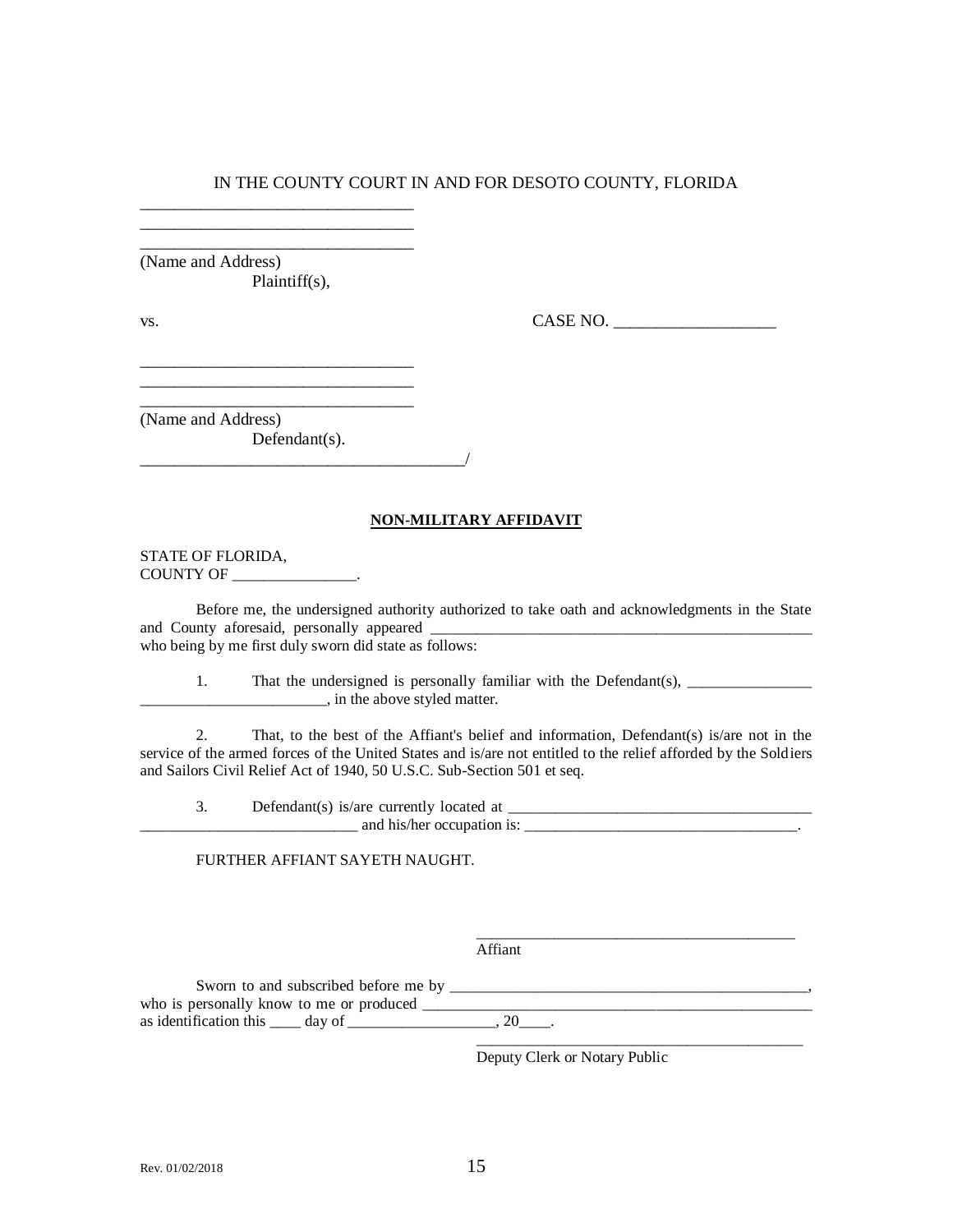\_\_\_\_\_\_\_\_\_\_\_\_\_\_\_\_\_\_\_\_\_\_\_\_\_\_\_\_\_\_\_\_ (Name and Address) Plaintiff(s),

\_\_\_\_\_\_\_\_\_\_\_\_\_\_\_\_\_\_\_\_\_\_\_\_\_\_\_\_\_\_\_\_ \_\_\_\_\_\_\_\_\_\_\_\_\_\_\_\_\_\_\_\_\_\_\_\_\_\_\_\_\_\_\_\_

vs.  $\Box$ 

(Name and Address)

Defendant(s). \_\_\_\_\_\_\_\_\_\_\_\_\_\_\_\_\_\_\_\_\_\_\_\_\_\_\_\_\_\_\_\_\_\_\_\_\_\_/

\_\_\_\_\_\_\_\_\_\_\_\_\_\_\_\_\_\_\_\_\_\_\_\_\_\_\_\_\_\_\_\_ \_\_\_\_\_\_\_\_\_\_\_\_\_\_\_\_\_\_\_\_\_\_\_\_\_\_\_\_\_\_\_\_ \_\_\_\_\_\_\_\_\_\_\_\_\_\_\_\_\_\_\_\_\_\_\_\_\_\_\_\_\_\_\_\_

# **SUMMONS/NOTICE TO APPEAR FOR PRETRIAL CONFERENCE**

## STATE OF FLORIDA – NOTICE TO PLAINTIFF(S) AND DEFENDANT(S) \_\_\_\_\_\_\_

\_\_\_\_\_\_\_\_\_\_\_\_\_\_\_\_\_\_\_\_\_\_\_\_\_\_\_\_\_\_\_\_\_\_\_\_\_\_\_\_\_\_\_\_\_\_\_\_\_\_\_\_\_\_\_\_\_\_\_\_\_\_\_\_\_\_\_\_\_\_\_ \_\_\_\_\_\_\_\_\_\_\_\_\_\_\_\_\_\_\_\_\_\_\_\_\_\_\_\_\_\_\_\_\_\_\_\_\_\_\_\_\_\_\_\_\_\_\_\_\_\_\_\_\_\_\_\_\_\_\_\_\_\_\_\_\_\_\_\_\_\_\_.

YOU ARE HEREBY NOTIFIED that you are required to appear in person or by attorney at the DeSoto County Courthouse, in Second Floor Courtroom, located at 115 E. Oak Street, Arcadia, Florida, on the  $\_\_\_\_$  day of  $\_\_\_\_\_\_$ , 20, at  $\_\_\_\_\_\_$ p.m. for a PRE-TRIAL CONFERENCE before a judge of this court.

## IMPORTANT – READ CAREFULLY THE CASE WILL NOT BE TRIED AT THAT TIME DO NOT BRING WITNESSES – APPEAR IN PERSON OR BY ATTORNEY

The Defendant(s) must appear in court on the date specified in order to avoid a default judgment. The Plaintiff(s) must appear to avoid having the case dismissed for lack of prosecution. A written MOTION or ANSWER to the court by the Plaintiff(s) of the Defendant(s) shall not excuse the personal appearance of a party or its attorney in the PRETRIAL CONFERENCE. The date and time of the pretrial conference CANNOT be rescheduled without good cause and prior court approval.

The purpose of the pretrial conference is to record your appearance, to determine if you admit all or part of the claim, to enable the court to determine the nature of the case, and to set the case for trial if the case cannot be resolved at the pretrial conference. You or your attorney should be prepared to confer with the court and to explain briefly the nature of your dispute, state what efforts have been made to settle the dispute, exhibit any documents necessary to prove the case, state the names and addresses of your witnesses. stipulate to the facts that will require no proof and will expedite the trial, and estimate how long it will take to try the case.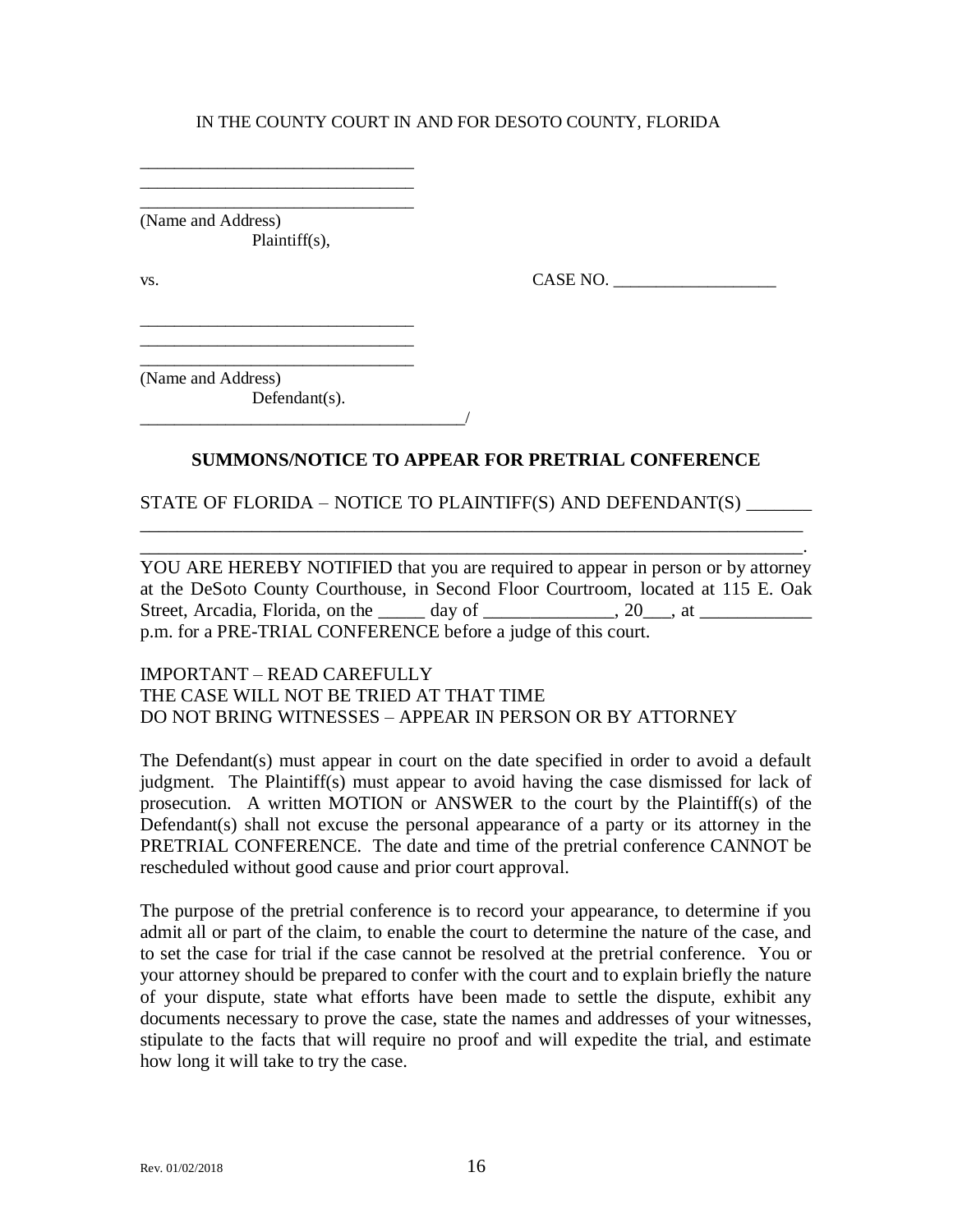If you admit the claim, but desire additional time to pay, you must come and state the circumstances to the court. The court may or may not approve a payment plan and withhold judgment or execution or levy.

**RIGHT TO VENUE. The law gives the person of company who has sued you the right to file in any one of several places as listed below. However, if you have been sued in any place other than one of these places, you, as the Defendant(s), have the right to request that the case be moved to a proper location or venue. A proper location or venue may be one of the following: (1) where the contract was entered into; (2) if the suit is on an unsecured promissory note, where the note is signed or where the maker resides; (3) if the suit is to recover property or to foreclose a lien, where the property is located; (4) where the event giving rise to the suit occurred; (5) where any one or more of the Defendant(s) sued reside; (6) any location agreed to in a contract; (7) in an action for money due, if there is no agreement as to where suit may be filed, where payment is to be made.**

If you, as the Defendant(s), believe the Plaintiff(s) has/have not sued in one of these correct places, you must appear on your court date and orally request a transfer, or you must file a WRITTEN request to transfer in affidavit form (sworn to under oath) with the court 7 days prior to your first court date and send a copy to the Plaintiff(s) or Plaintiff's(s') attorney, if any.

A copy of the Complaint shall be served with this Summons.

DATED at Arcadia, DeSoto County, Florida, this \_\_\_\_\_ day of \_\_\_\_\_\_\_\_\_\_\_\_, 20\_\_\_.

## NADIA K. DAUGHTREY CLERK OF THE COURT

By: \_\_\_\_\_\_\_\_\_\_\_\_\_\_\_\_\_\_\_\_\_\_\_\_\_\_\_\_\_\_\_\_

Deputy Clerk

If you are a person with a disability who needs any accommodation in order to participate in this proceeding, you are entitled, at no cost to you, to the provision of certain assistance. Please contact NADIA K. DAUGHTREY, CLERK OF THE COURT, at 115 E. Oak St., Arcadia, Florida 34266, telephone 863-993-4880, within 2 working days of your receipt of this Summons. If you are hearing impaired, call 1-800-955-8771, or if you are voice impaired, call 1-800-955-8770.

A copy of this Summons/Notice to Appear for Pre-Trial Conference was mailed to the Plaintiff(s) on  $\_\_\_\_\_\_\_\_\_\_\_\_\_\_\_\_\_\_\_\_\_$ 

 $\mathbf{B} \mathbf{v}$ : Deputy Clerk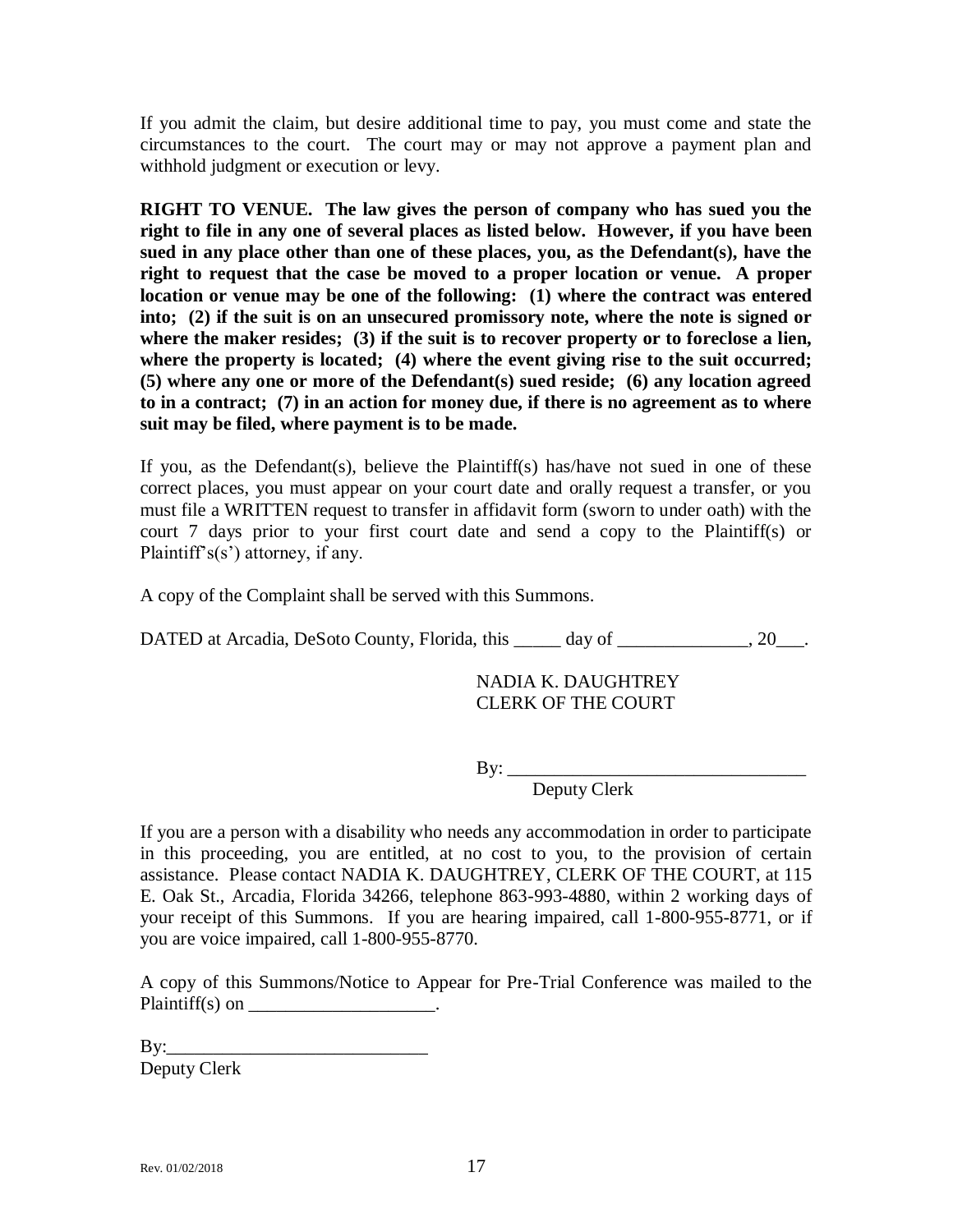\_\_\_\_\_\_\_\_\_\_\_\_\_\_\_\_\_\_\_\_\_\_\_\_\_\_\_\_\_\_\_\_ (Name and Address) Plaintiff(s),

\_\_\_\_\_\_\_\_\_\_\_\_\_\_\_\_\_\_\_\_\_\_\_\_\_\_\_\_\_\_\_\_ \_\_\_\_\_\_\_\_\_\_\_\_\_\_\_\_\_\_\_\_\_\_\_\_\_\_\_\_\_\_\_\_

\_\_\_\_\_\_\_\_\_\_\_\_\_\_\_\_\_\_\_\_\_\_\_\_\_\_\_\_\_\_\_\_

\_\_\_\_\_\_\_\_\_\_\_\_\_\_\_\_\_\_\_\_\_\_\_\_\_\_\_\_\_\_\_\_

vs. CASE NO. \_\_\_\_\_\_\_\_\_\_\_\_\_\_\_\_\_\_\_

\_\_\_\_\_\_\_\_\_\_\_\_\_\_\_\_\_\_\_\_\_\_\_\_\_\_\_\_\_\_\_\_\_\_\_\_\_\_\_\_\_

\_\_\_\_\_\_\_\_\_\_\_\_\_\_\_\_\_\_\_\_\_\_\_\_\_\_\_\_\_\_\_\_\_\_\_\_\_\_\_\_\_ \_\_\_\_\_\_\_\_\_\_\_\_\_\_\_\_\_\_\_\_\_\_\_\_\_\_\_\_\_\_\_\_\_\_\_\_\_\_\_\_\_ \_\_\_\_\_\_\_\_\_\_\_\_\_\_\_\_\_\_\_\_\_\_\_\_\_\_\_\_\_\_\_\_\_\_\_\_\_\_\_\_\_

\_\_\_\_\_\_\_\_\_\_\_\_\_\_\_\_\_\_\_\_\_\_\_\_\_\_\_\_\_\_\_\_\_\_\_\_\_\_\_\_\_\_

(Name and Address)

Defendant(s). \_\_\_\_\_\_\_\_\_\_\_\_\_\_\_\_\_\_\_\_\_\_\_\_\_\_\_\_\_\_\_\_\_\_\_\_\_\_/

#### **NOTICE OF VOLUNTARY DISMISSAL**

No property having been seized or placed into the custody of the Court, the Plaintiff(s), \_\_\_\_\_\_\_  $\Box$ , hereby dismisses this action against Defendant(s)  $\Box$ 

> \_\_\_\_\_\_\_\_\_\_\_\_\_\_\_\_\_\_\_\_\_\_\_\_\_\_\_\_\_\_\_\_\_\_ \_\_\_\_\_\_\_\_\_\_\_\_\_\_\_\_\_\_\_\_\_\_\_\_\_\_\_\_\_\_\_\_\_\_ \_\_\_\_\_\_\_\_\_\_\_\_\_\_\_\_\_\_\_\_\_\_\_\_\_\_\_\_\_\_\_\_\_\_

I certify that a copy has been furnished by mail or hand delivery to Defendant(s):

Name and Address

on this \_\_\_\_\_\_\_ day of \_\_\_\_\_\_\_\_\_\_\_\_\_\_\_\_\_\_\_, 20\_\_\_\_.

\_\_\_\_\_\_\_\_\_\_\_\_\_\_\_\_\_\_\_\_\_\_\_\_\_\_\_\_\_\_\_\_\_\_\_\_\_\_\_\_\_\_\_\_\_.

Signature

Name and Address

STATE OF FLORIDA, COUNTY OF \_\_\_\_\_\_\_\_\_\_\_\_\_\_\_\_\_.

Sworn to and subscribed before me by \_\_\_\_\_\_\_\_\_\_\_\_\_\_\_\_\_\_\_\_\_\_\_\_\_\_\_\_\_\_\_\_\_\_\_\_\_\_\_\_\_\_\_\_\_\_, who is personally know to me or produced \_\_\_\_\_\_\_\_\_\_\_\_\_\_\_\_\_\_\_\_\_\_\_\_\_\_\_\_\_\_\_\_\_\_\_\_\_\_\_\_\_\_\_\_\_\_\_\_\_\_ as identification this  $\_\_\_$  day of  $\_\_\_\_\_\_\_$ , 20 $\_\_\_\_\$ .

Deputy Clerk or Notary Public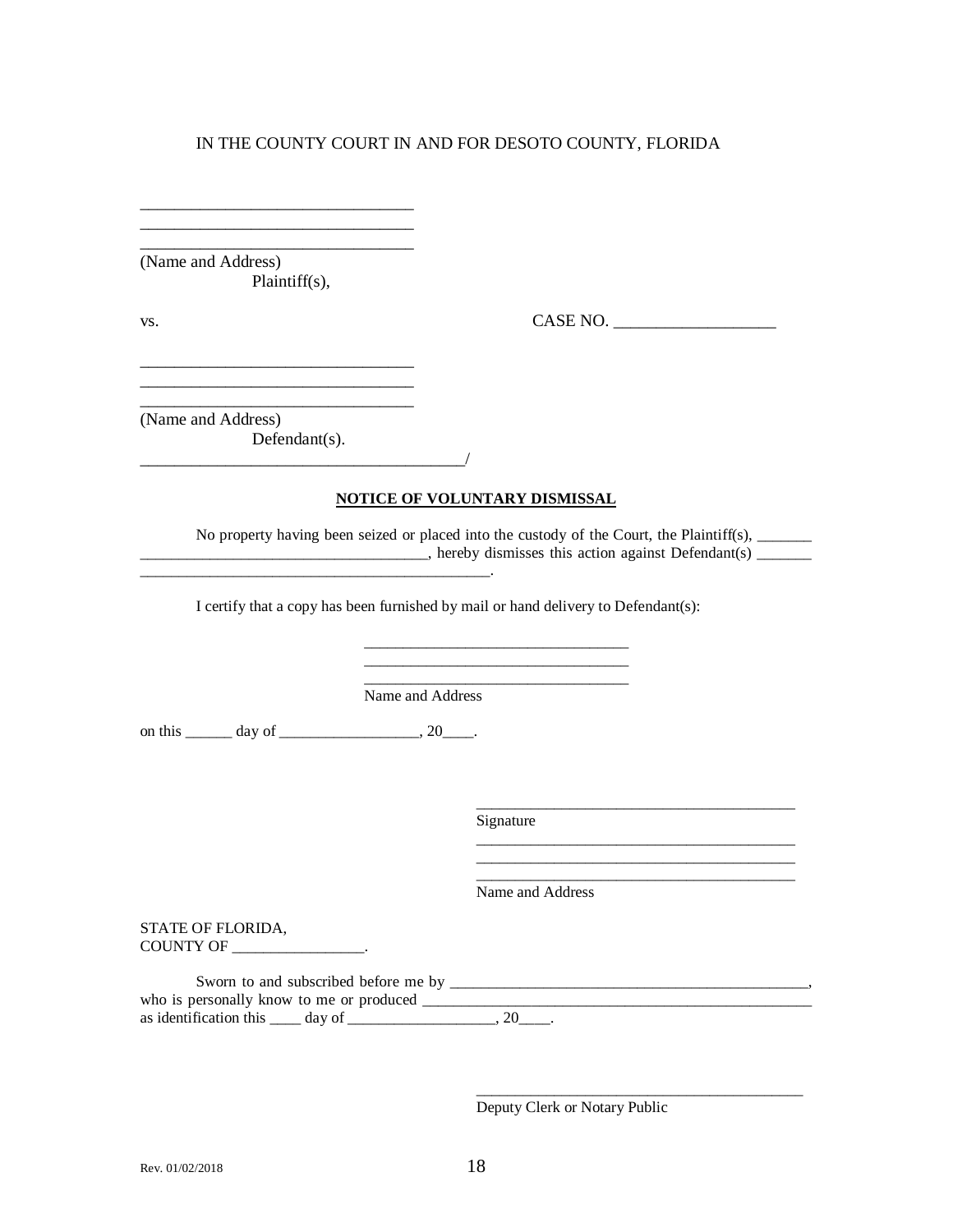\_\_\_\_\_\_\_\_\_\_\_\_\_\_\_\_\_\_\_\_\_\_\_\_\_\_\_\_\_\_\_\_ (Name and Address) Plaintiff(s),

\_\_\_\_\_\_\_\_\_\_\_\_\_\_\_\_\_\_\_\_\_\_\_\_\_\_\_\_\_\_\_\_

\_\_\_\_\_\_\_\_\_\_\_\_\_\_\_\_\_\_\_\_\_\_\_\_\_\_\_\_\_\_\_\_

 $\text{v}_\text{s}$ .  $\text{CASE NO.}$ 

\_\_\_\_\_\_\_\_\_\_\_\_\_\_\_\_\_\_\_\_\_\_\_\_\_\_\_\_\_\_\_\_ (Name and Address)

Defendant(s). \_\_\_\_\_\_\_\_\_\_\_\_\_\_\_\_\_\_\_\_\_\_\_\_\_\_\_\_\_\_\_\_\_\_\_\_\_\_/

#### **AFFIDAVIT OF NON-COMPLIANCE WITH STIPULATION/AGREEMENT**

STATE OF FLORIDA, COUNTY OF \_\_\_\_\_\_\_\_\_\_\_\_\_\_\_\_.

Before me, the undersigned authority authorized to take oath and acknowledgments in the State and County aforesaid, personally appeared who being by me first duly sworn did state as follows:

1. I am the Plaintiff(s) or records custodian for the Plaintiff(s) and I am in full charge and familiar with the books and accounts of Plaintiff(s). I have ascertained that the above-named Defendant(s) is/are justly and duly indebted to the said Plaintiff(s) at the time of filing the lawsuit for the sum of \$\_\_\_\_\_\_\_\_\_\_\_\_\_\_\_\_\_\_, plus prejudgment interest in the sum of \$\_\_\_\_\_\_\_\_\_\_\_\_, for a total sum sued upon of  $\frac{1}{2}$ 

2. Affiant further states that Defendant(s) has failed to comply with said Stipulation/ Agreement entered into between the parties either at or prior to Pre-Trial Conference.

3. Further Affiant states that the sum of \$\_\_\_\_\_\_\_\_\_\_\_\_\_\_\_ is still due and owing.

4. The Plaintiff(s) move(s) this Court for entry of Order for Writ of Replevin, Writ of Replevin, and final judgment against Defendant(s), \_\_\_\_\_\_\_\_\_\_\_\_\_\_\_\_\_\_\_\_\_\_\_\_\_\_\_\_\_, without further notice.

FURTHER AFFIANT SAYETH NAUGHT.

Affiant

\_\_\_\_\_\_\_\_\_\_\_\_\_\_\_\_\_\_\_\_\_\_\_\_\_\_\_\_\_\_\_\_\_\_\_\_\_\_\_\_\_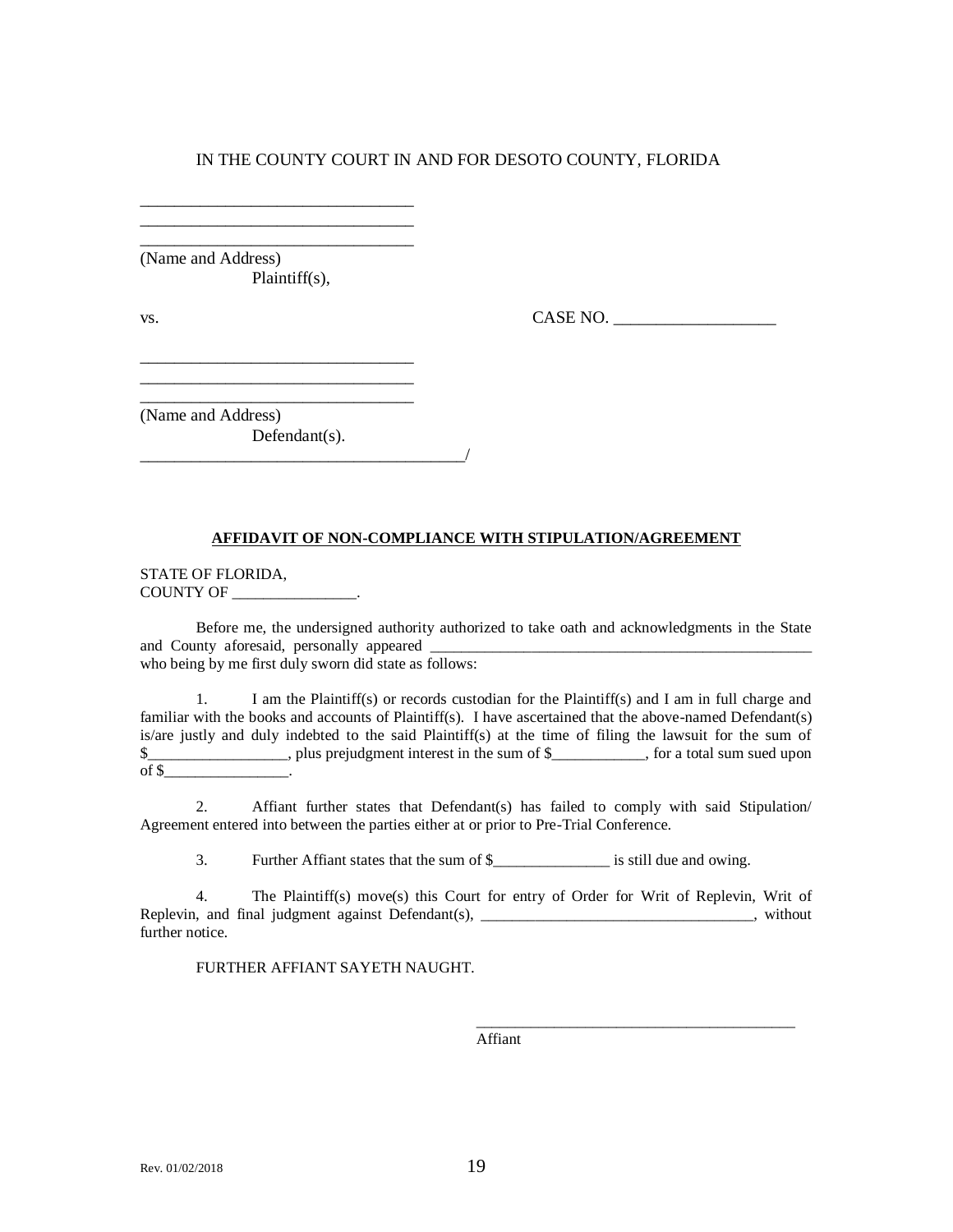| Sworn to and subscribed before me by     |  |
|------------------------------------------|--|
| who is personally know to me or produced |  |
| as identification this day of            |  |

Deputy Clerk or Notary Public

\_\_\_\_\_\_\_\_\_\_\_\_\_\_\_\_\_\_\_\_\_\_\_\_\_\_\_\_\_\_\_\_\_\_\_\_\_\_\_\_\_\_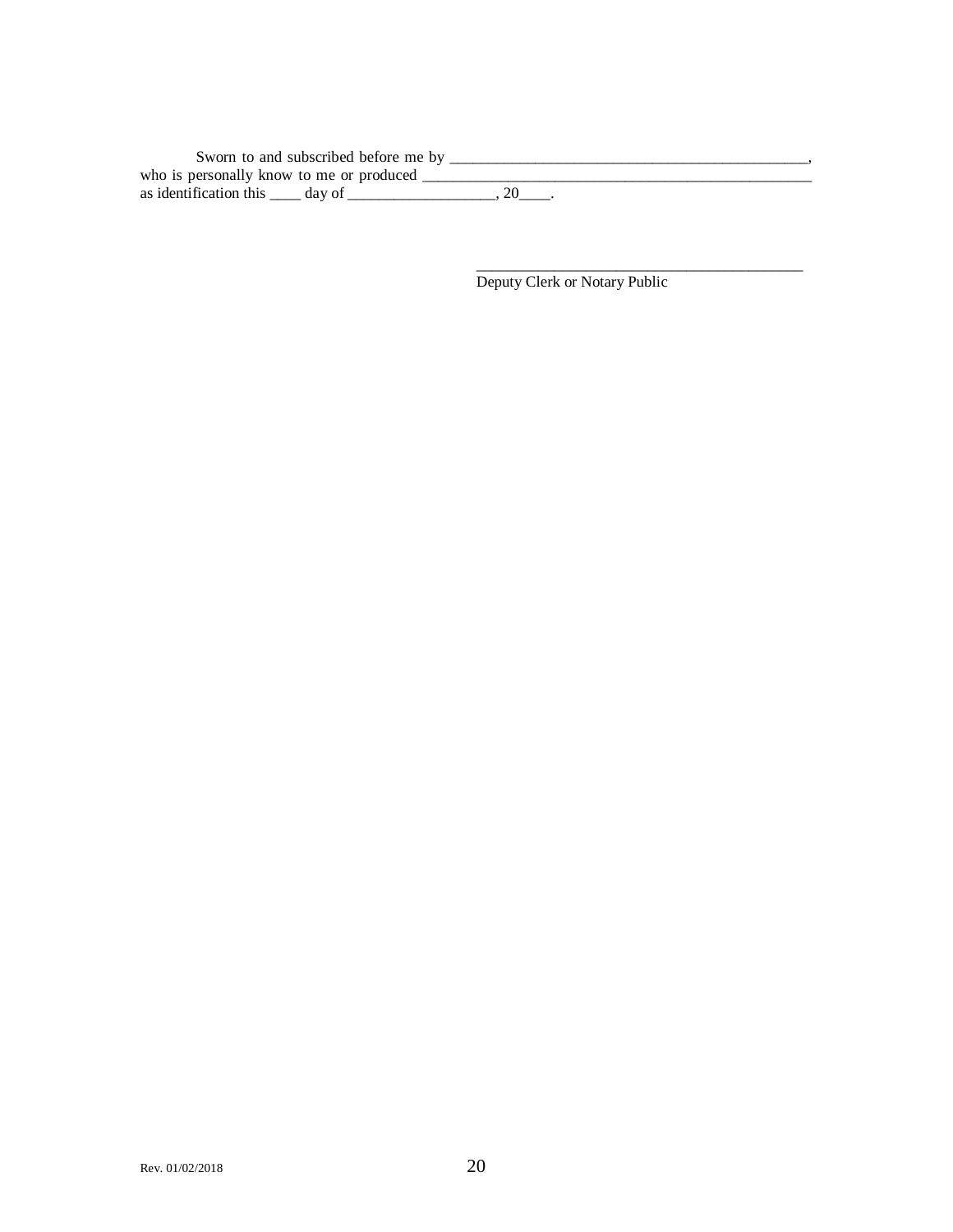\_\_\_\_\_\_\_\_\_\_\_\_\_\_\_\_\_\_\_\_\_\_\_\_\_\_\_\_\_\_\_\_ (Name and Address) Plaintiff(s),

\_\_\_\_\_\_\_\_\_\_\_\_\_\_\_\_\_\_\_\_\_\_\_\_\_\_\_\_\_\_\_\_ \_\_\_\_\_\_\_\_\_\_\_\_\_\_\_\_\_\_\_\_\_\_\_\_\_\_\_\_\_\_\_\_

\_\_\_\_\_\_\_\_\_\_\_\_\_\_\_\_\_\_\_\_\_\_\_\_\_\_\_\_\_\_\_\_ \_\_\_\_\_\_\_\_\_\_\_\_\_\_\_\_\_\_\_\_\_\_\_\_\_\_\_\_\_\_\_\_

\_\_\_\_\_\_\_\_\_\_\_\_\_\_\_\_\_\_\_\_\_\_\_\_\_\_\_\_\_\_\_\_\_\_\_\_\_\_/

 $\text{CASE NO.}$ 

\_\_\_\_\_\_\_\_\_\_\_\_\_\_\_\_\_\_\_\_\_\_\_\_\_\_\_\_\_\_\_\_ (Name and Address) Defendant(s).

### **ORDER TO SHOW CAUSE**

THE STATE OF FLORIDA: To Each Sheriff of the State:

YOU ARE COMMANDED to serve this order on Defendant(s),

\_\_\_\_\_\_\_\_\_\_\_\_\_\_\_\_\_\_\_\_\_\_\_\_\_\_\_\_\_\_\_\_\_\_\_\_\_, by personal service as provided by law, if possible, or, if you are unable to personally serve Defendant(s) within the time specified, by placing a copy of this order with a copy of the Summons on the claimed property located at \_\_\_\_\_\_\_\_\_\_\_\_\_\_, Florida, at least 5 days before the hearing scheduled below, excluding the day of service and intermediate Saturdays, Sundays, and legal holidays. Non-personal service as provided in this order shall be effective to afford notice to Defendant(s) of this order, but for no other purpose.

Defendant(s) shall show cause before the Honorable on \_\_\_\_\_\_\_\_\_\_\_\_\_\_\_, 20\_\_\_, at \_\_\_\_\_\_\_\_\_\_.m. in the DeSoto County Courthouse in Arcadia, Florida, why the property claimed by Plaintiff(s) in the complaint filed in this action should not be taken from the possession of Defendant(s) and delivered to Plain- $\text{tff}(s)$ .

Defendant(s) may file affidavits, appear personally or with an attorney and present testimony at the time of the hearing, or, on a finding by the court pursuant to Section 78.067(2), Florida Statutes (1979), that Plaintiff is entitled to possession of the property described in the complaint pending final adjudication of the claims of the parties, file with the court a written undertaking executed by a surety approved by the court in an amount equal to the value of the property to stay an order authorizing the delivery of the property to Plaintiff(s).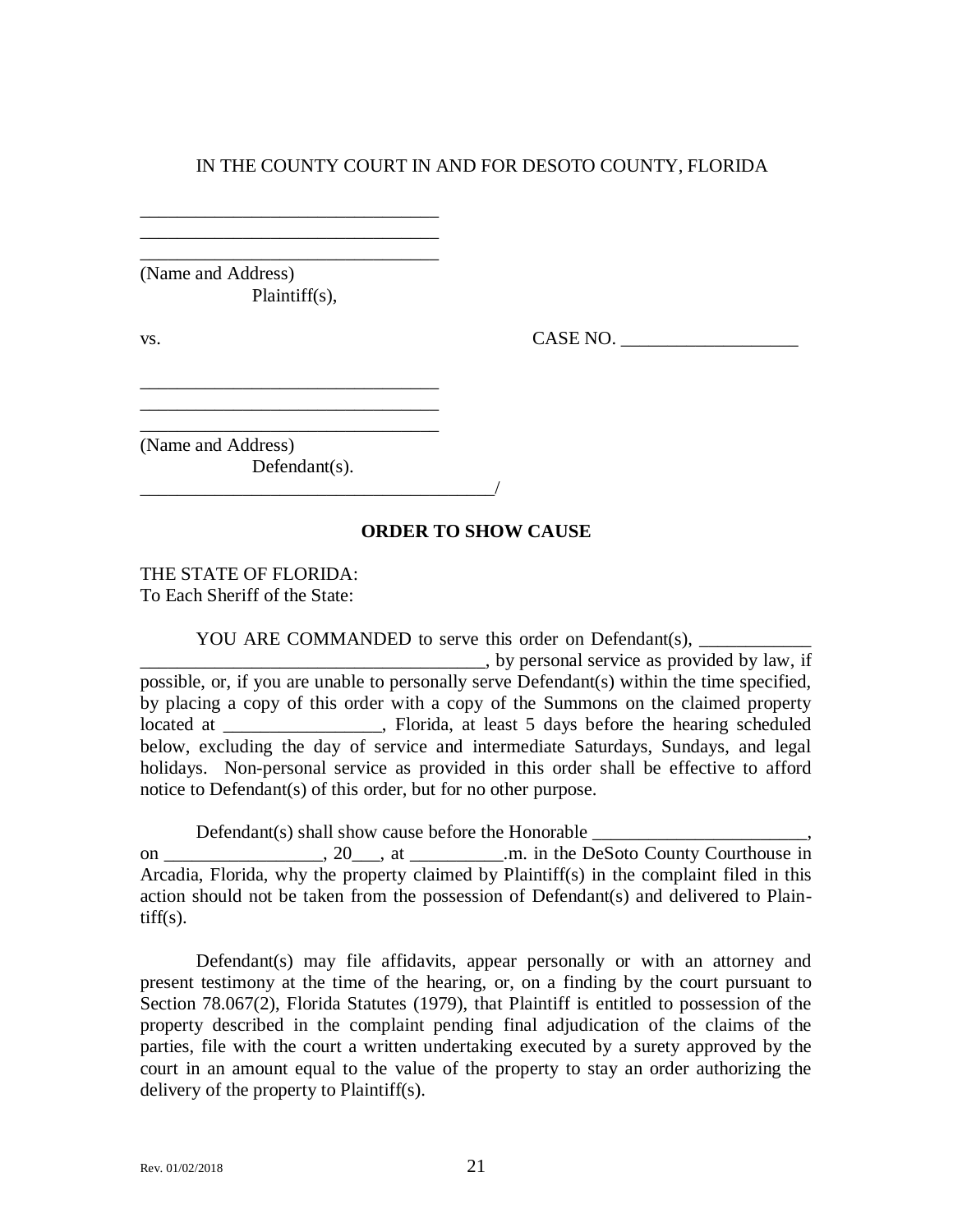If Defendant(s) fails to appear as ordered, Defendant(s) shall be deemed to have waived the right to a hearing. The court may thereupon order the Clerk to issue a Writ of Replevin.

ORDERED at Arcadia, Florida, on \_\_\_\_\_\_\_\_\_\_\_\_\_\_\_\_\_, 20\_\_\_.

\_\_\_\_\_\_\_\_\_\_\_\_\_\_\_\_\_\_\_\_\_\_\_\_\_\_\_\_\_\_\_\_\_\_\_\_ DANIELLE L. BREWER COUNTY COURT JUDGE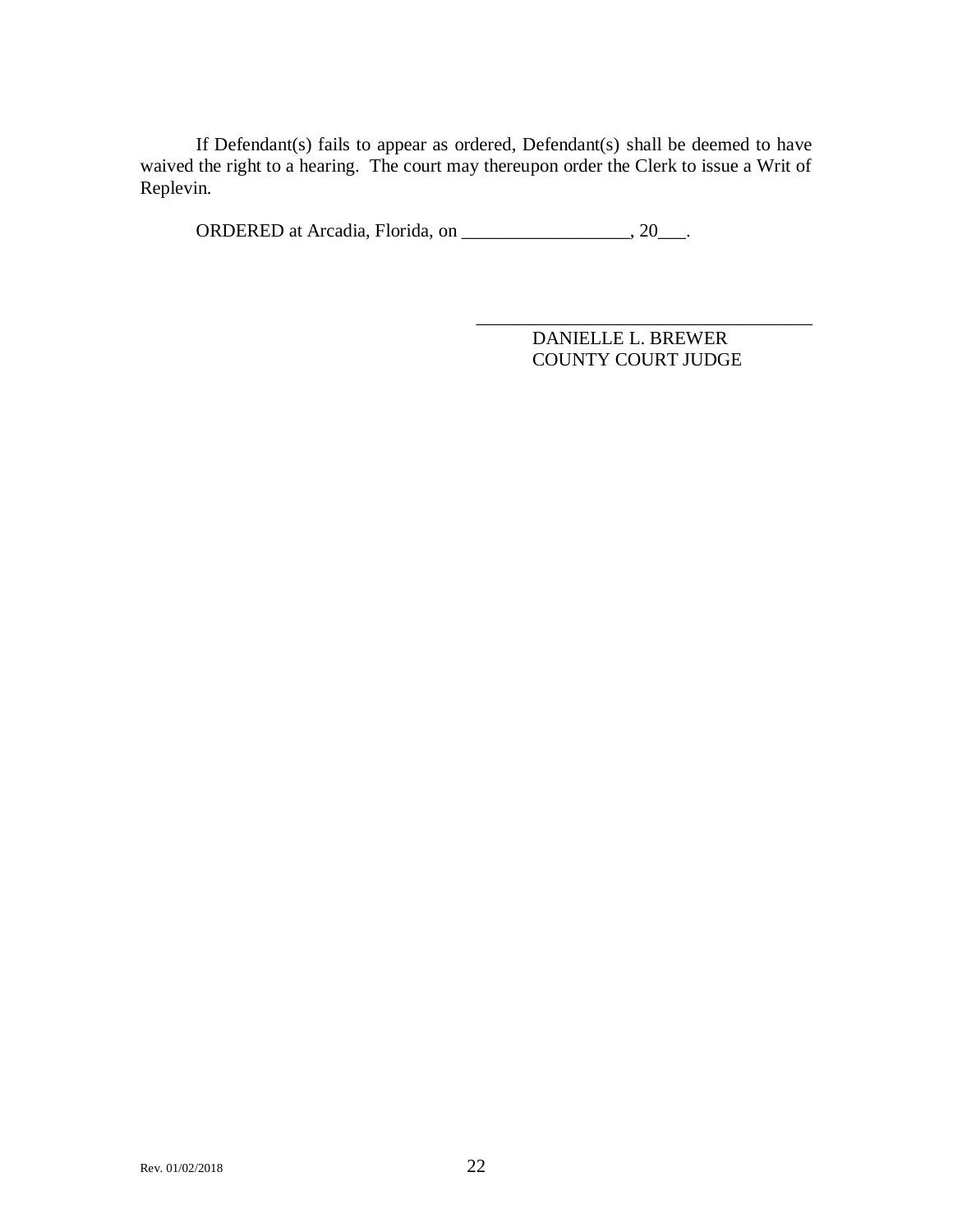\_\_\_\_\_\_\_\_\_\_\_\_\_\_\_\_\_\_\_\_\_\_, Plaintiff,

\_\_\_\_\_\_\_\_\_\_\_\_\_\_\_\_\_\_\_\_\_\_ \_\_\_\_\_\_\_\_\_\_\_\_\_\_\_\_\_\_\_\_\_\_

\_\_\_\_\_\_\_\_\_\_\_\_\_\_\_\_\_\_\_\_\_\_ \_\_\_\_\_\_\_\_\_\_\_\_\_\_\_\_\_\_\_\_\_\_

vs. CASE NO. \_\_\_\_\_\_\_\_\_\_\_\_\_\_\_\_\_\_

\_\_\_\_\_\_\_\_\_\_\_\_\_\_\_\_\_\_\_\_\_\_, Defendant. \_\_\_\_\_\_\_\_\_\_\_\_\_\_\_\_\_\_\_\_\_\_\_\_\_\_\_\_\_\_\_\_/

#### **BOND**

WE, \_\_\_\_\_\_\_\_\_\_\_\_\_\_\_\_\_\_\_\_\_\_\_\_\_\_\_\_\_\_\_\_\_\_\_, Plaintiff(s), as principal and \_\_\_\_\_\_\_\_\_\_\_\_\_\_\_\_\_\_\_\_\_\_\_\_\_\_\_\_\_\_\_\_\_, as Surety, are bound to \_\_\_\_\_\_\_\_\_\_\_\_\_\_\_\_\_ \_\_\_\_\_\_\_\_\_\_\_\_\_\_\_\_\_\_\_\_\_\_\_\_, (Defendant(s)), in the sum of \$\_\_\_\_\_\_\_\_\_\_\_\_\_\_\_\_\_\_\_\_

for the payment of which we bind ourselves, our heirs, personal representatives, successors, and assigns, jointly and severally.

THE CONDITION OF THIS BOND is that if Plaintiff shall prosecute this action to effect and without delay, and if Defendant(s) recover(s) judgment against Plaintiff(s) in this action, Plaintiff(s) shall return the property replevied if return of it is adjudged, and shall pay Defendant(s) all money recovered against Plaintiff by Defendant(s) in this action, then this bond is void; otherwise it remains in force.

SIGNED AND SEALED on  $\_\_\_\_\_\_\_\_\_\_\_\_$ 

As Principal (Plaintiff)

(Surety's name)

By: \_\_\_\_\_\_\_\_\_\_\_\_\_\_\_\_\_\_\_\_\_\_\_\_\_\_\_\_\_\_\_\_

As Attorney in Fact as Surety

\_\_\_\_\_\_\_\_\_\_\_\_\_\_\_\_\_\_\_\_\_\_\_\_\_\_\_\_\_\_\_\_\_\_\_

\_\_\_\_\_\_\_\_\_\_\_\_\_\_\_\_\_\_\_\_\_\_\_\_\_\_\_\_\_\_\_\_\_\_\_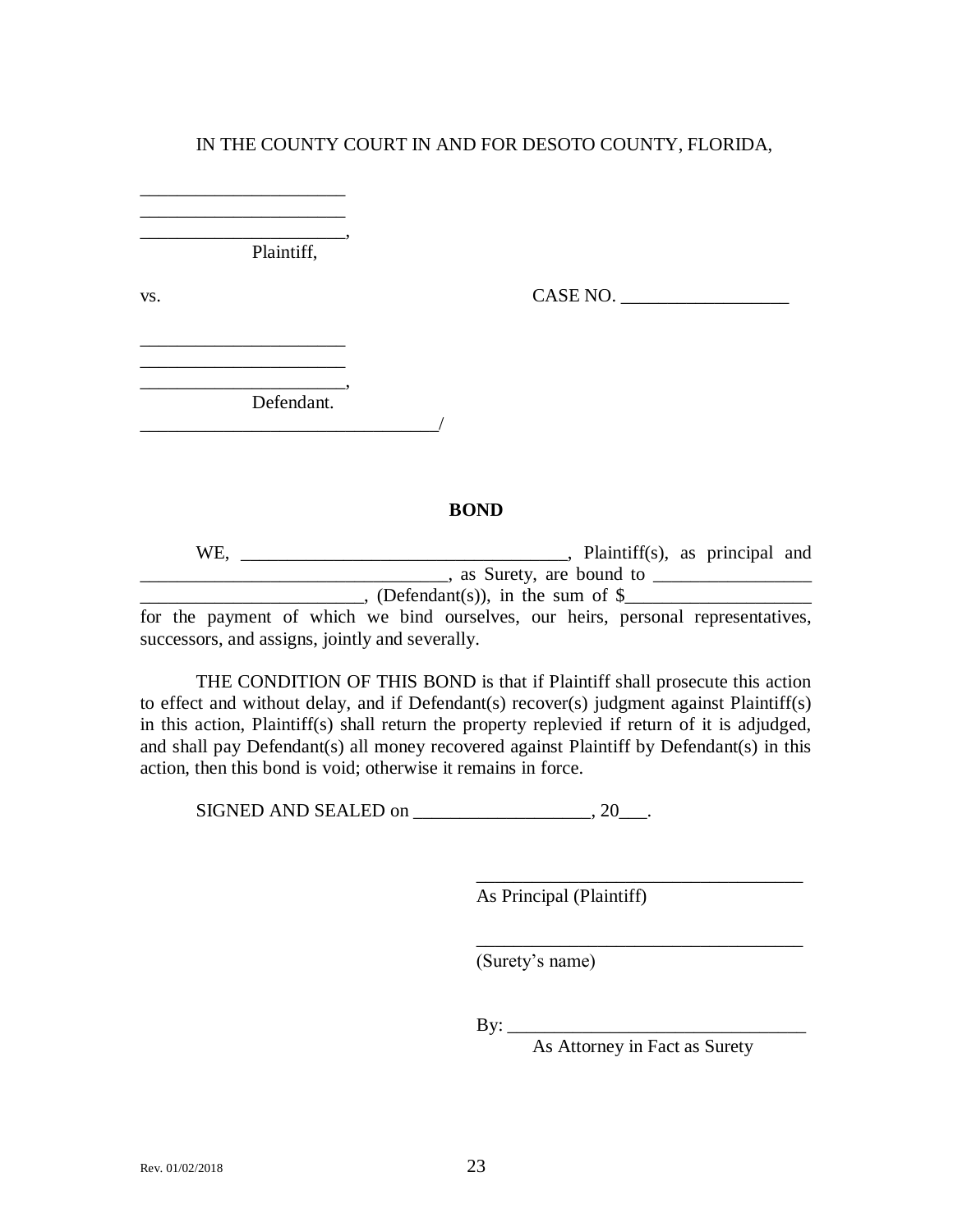Approved on \_\_\_\_\_\_\_\_\_\_\_\_\_\_\_\_\_, 20\_\_\_.

NADIA K. DAUGHTREY CLERK OF COURT

By: \_\_\_\_\_\_\_\_\_\_\_\_\_\_\_\_\_\_\_\_\_\_\_\_\_\_

Deputy Clerk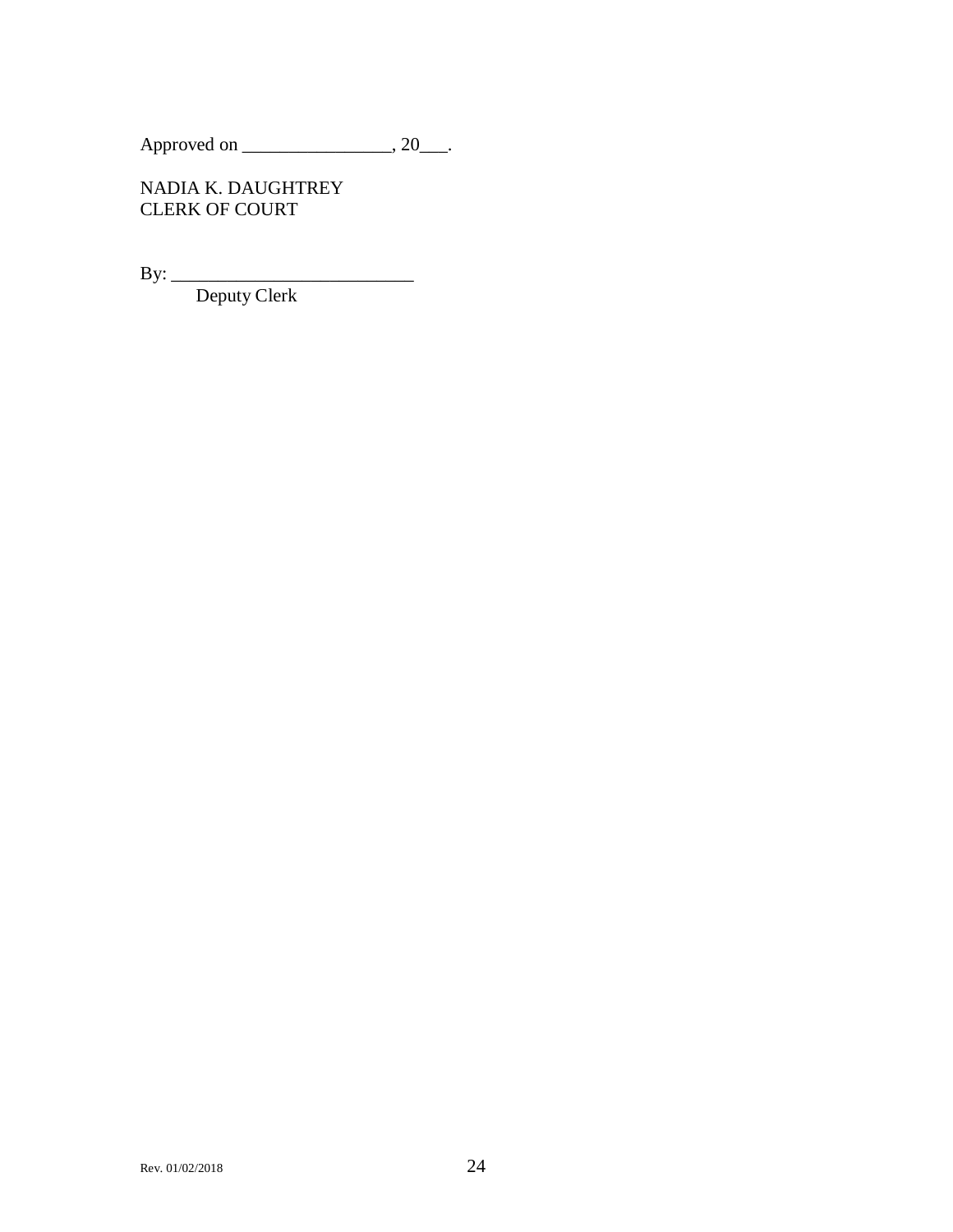(Name and Address) Plaintiff(s),

\_\_\_\_\_\_\_\_\_\_\_\_\_\_\_\_\_\_\_\_\_\_\_\_\_\_\_\_\_\_\_\_ \_\_\_\_\_\_\_\_\_\_\_\_\_\_\_\_\_\_\_\_\_\_\_\_\_\_\_\_\_\_\_\_ \_\_\_\_\_\_\_\_\_\_\_\_\_\_\_\_\_\_\_\_\_\_\_\_\_\_\_\_\_\_\_\_

\_\_\_\_\_\_\_\_\_\_\_\_\_\_\_\_\_\_\_\_\_\_\_\_\_\_\_\_\_\_\_\_ \_\_\_\_\_\_\_\_\_\_\_\_\_\_\_\_\_\_\_\_\_\_\_\_\_\_\_\_\_\_\_\_ \_\_\_\_\_\_\_\_\_\_\_\_\_\_\_\_\_\_\_\_\_\_\_\_\_\_\_\_\_\_\_\_

vs. CASE NO.

(Name and Address) Defendant(s),

 $\mathcal{L}=\mathcal{L}^{\text{max}}$ 

#### **ORDER FOR WRIT OF REPLEVIN**

THIS CAUSE came on to be heard, the Court finding that the Defendant(s) failed to appear at hearing and by so doing has waived his/her right to be heard on the matter of issuance of a Writ of Replevin, and further that the Defendant(s) has not filed a written undertaking within the provisions of Chapter 78 of the Florida Statutes, for the Stay of this Order; it is therefore

ORDERED AND ADJUDGED that the Clerk of the Court issue a Writ of Replevin in this cause setting forth thereon the property sought by the Plaintiff(s) in his/her Complaint and directing the Sheriff, by use of such means as shall be necessary, to execute said writ and deliver said property forthwith to the Plaintiff(s).

DONE AND ORDERED in Arcadia, DeSoto County, Florida, this \_\_\_\_\_\_ day of  $\frac{1}{20}$ , 20 $\frac{1}{20}$ .

> DANIELLE L. BREWER COUNTY JUDGE

\_\_\_\_\_\_\_\_\_\_\_\_\_\_\_\_\_\_\_\_\_\_\_\_\_\_\_\_\_\_\_\_\_\_\_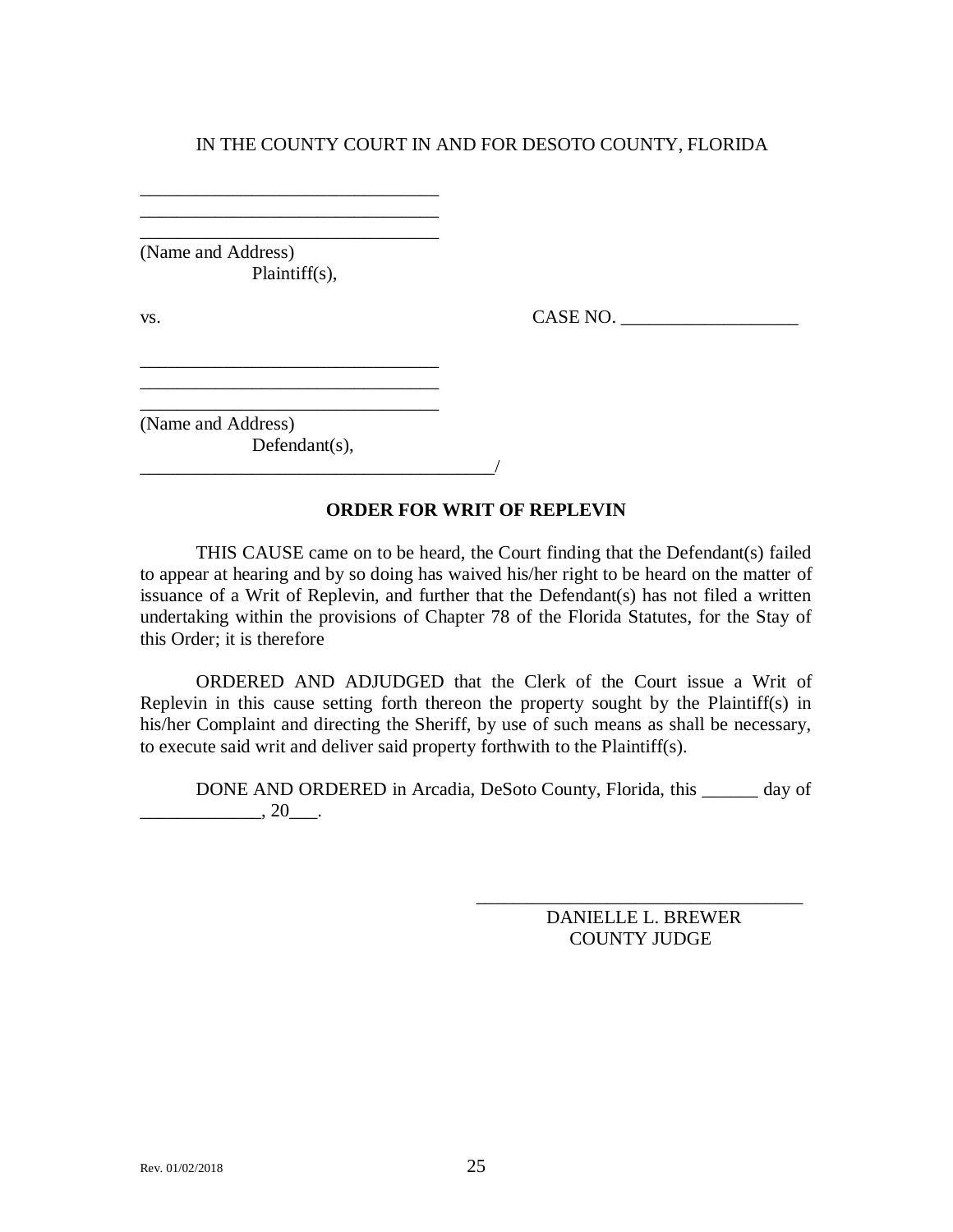Plaintiff,

\_\_\_\_\_\_\_\_\_\_\_\_\_\_\_\_\_\_\_\_\_\_\_\_\_\_\_

\_\_\_\_\_\_\_\_\_\_\_\_\_\_\_\_\_\_\_\_\_\_\_\_\_\_\_

 $\text{v}_\text{s}$ .  $\text{CASE NO.}$ 

Defendant.

## **SUMMONS**

## **IMPORTANT**

A lawsuit has been filed against you. You have 20 calendar days after this summons is served on you to file a written response to the attached complaint with the Clerk of this Court. A phone call will not protect you. Your written response, including the case number given above and the names of the parties, must be filed if you want the court to hear your side of the case. If you do not file your response on time, you may lose the case, and your wages, money, and property may thereafter be taken without further warning from the court. There are other legal requirements. You may want to call an attorney right away. If you do not know an attorney, you may call an attorney referral service or a legal aid office (listed in the phone book).

If you choose to file a written response yourself, at the same time you file your written response to the court you must also mail or take a copy of your written response to the "Plaintiff/Plaintiff's Attorney" named below.

### **IMPORTANTE**

Usted ha sido demandado legalmente. Tiene 20 dias, contados a partir del ricibo de esta notificacion, para contester la demanda adjunta, por escrito, y presentarla ante este tribunal. Una llamada telefonica no lo protegera. Si usted desea que el tribunal considere su defense, debe presenter su respuesta por escrito, incluyendo el numero del daso y los numbers de las partes interesadas. Si usted no contesta la demanda a tiempo, pudiese perder el caso y podria ser despojado de sus ingresos y propiedades, o privado de sus derechos, sin previo aviso del tribunal. Existen otros requisitos legales. Si lo desea, puede usted consultar a un abogado immediatamente. Si no conoce a un abogado, puede llamar a una de las oficinas de assistencia legal que aparecen en la guia telefonica.

Si desea responder a la demanda por su cuenta, al mismo tiempo en que presenta su respuesta ante al tribunal, debera usted enviar por correo o entregar una copia de su respuesta a la persona denominada abajo como "Plaintiff/Plaintiff's Attorney" (Demandante o Abogado del Demandante).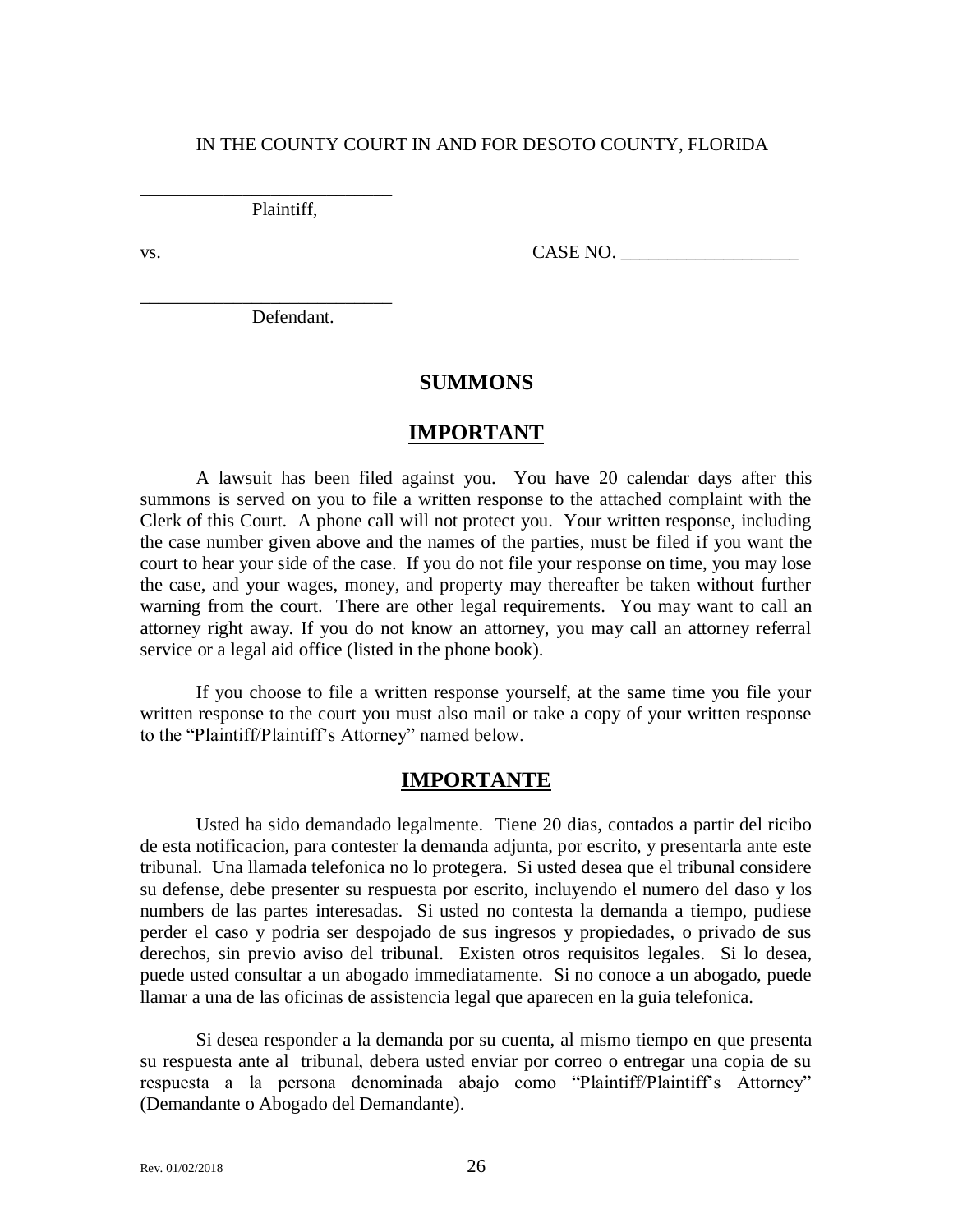## **IMPORTANTE**

Des poursuites judiciaries ont ete enterprises contre vous. Vous avez 20 jours consecutifs a partir de la date de l'assignation de cette citation pour deposer une reponse ecrite a la plainte ci-jointe aupres de ce tribunal. Un simple coup de telephone est insuffisant pour vous proteger. Vous etes obliges de deposer votre reponse ecrite, avec mention du numero de dossier ci-dessus et du nom des parties nommees ici, si vous souhaitez que le tribunal entende votre cause. Si vous ne deposez pas votre reponse ecrite dans le relai requis, vos risquez de perdre la cause ainsi que votre salaire, votre argent, et vos biens peuvent etre saisis par la suite, sans aucun preavis ulterieur du tribunal. Il y a d'autres obligations juridiques et vous pouvez requerir les services immediats d'un avocet. Si vos ne connaissez pas d'avocat, vous pourriez telephoner a un service de reference d'avocats ou a un bureau d'assistance juridique (figurant a l'annuaire de telephones).

Si vous choisissez de deposer vous-meme une reponse ecrite, il vous faudra egalement, en meme temps que cette formalite, faire parvenir, ou expediter une copie de votre reponse ecrite au "Plaintiff/Plaintiff's Attorney" (Plaignant ou a son avocet) nomme cidessous.

Plaintiff/Plaintiff's Attorney

\_\_\_\_\_\_\_\_\_\_\_\_\_\_\_\_\_\_\_\_\_\_\_\_\_\_\_\_\_\_\_\_\_\_

\_\_\_\_\_\_\_\_\_\_\_\_\_\_\_\_\_\_\_\_\_\_\_\_\_\_\_\_\_\_\_\_\_\_

\_\_\_\_\_\_\_\_\_\_\_\_\_\_\_\_\_\_\_\_\_\_\_\_\_\_\_\_\_\_\_\_\_\_ Address Florida Bar No. \_\_\_\_\_\_\_\_\_\_\_\_\_\_\_\_\_\_\_\_\_

THE STATE OF FLORIDA:

To Each Sheriff of the State:

YOU ARE COMMANDED to serve this summons and a copy of the complaint in this lawsuit on the above-named defendant.

DATED on \_\_\_\_\_\_\_\_\_\_\_\_\_\_\_\_\_\_\_\_\_\_\_\_\_\_\_\_\_\_\_\_.

NADIA K. DAUGHTREY CLERK OF COURT

(SEAL)

 $By:$ 

Deputy Clerk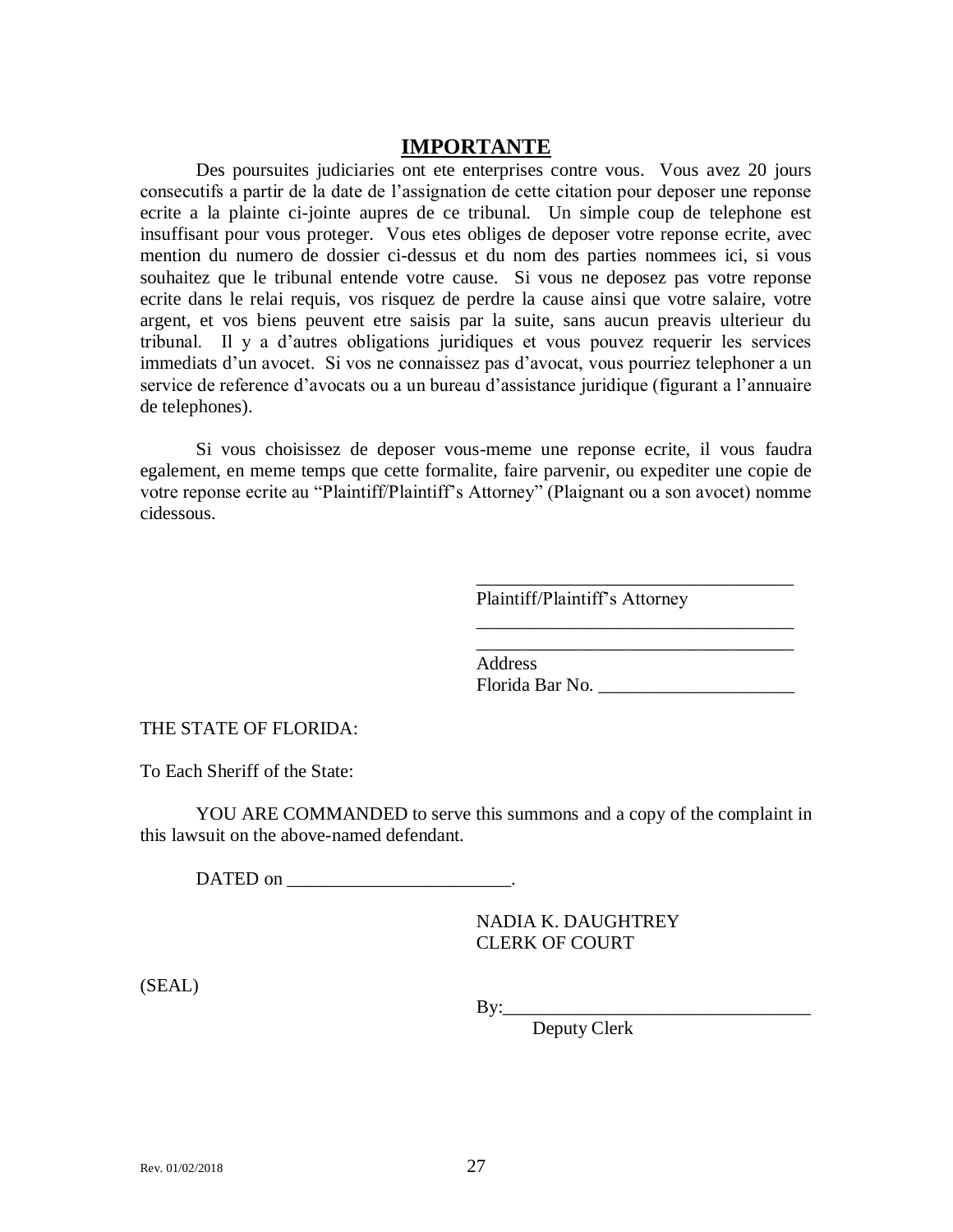**If you are a person with a disability who needs any accommodation in order to participate in this proceeding, you are entitled, at no cost to you, to the provision of certain assistance. Please contact NADIA K. DAUGHTREY, CLERK OF THE COURTS, 115 E. Oak St., Arcadia, Florida 34266, or call 863-993-4880, within two (2) working days of receipt of this Summons. If you are hearing impaired, call 1- 800-955-8771, or if you are voice impaired, call 1-800-955-8770.**

**A copy of this Summons was mailed to Plaintiff on \_\_\_\_\_\_\_\_\_\_\_\_\_\_\_\_\_\_\_.**

**By:\_\_\_\_\_\_\_\_\_\_\_\_\_\_\_\_\_\_\_\_\_\_\_\_\_\_\_\_\_\_\_ Deputy Clerk**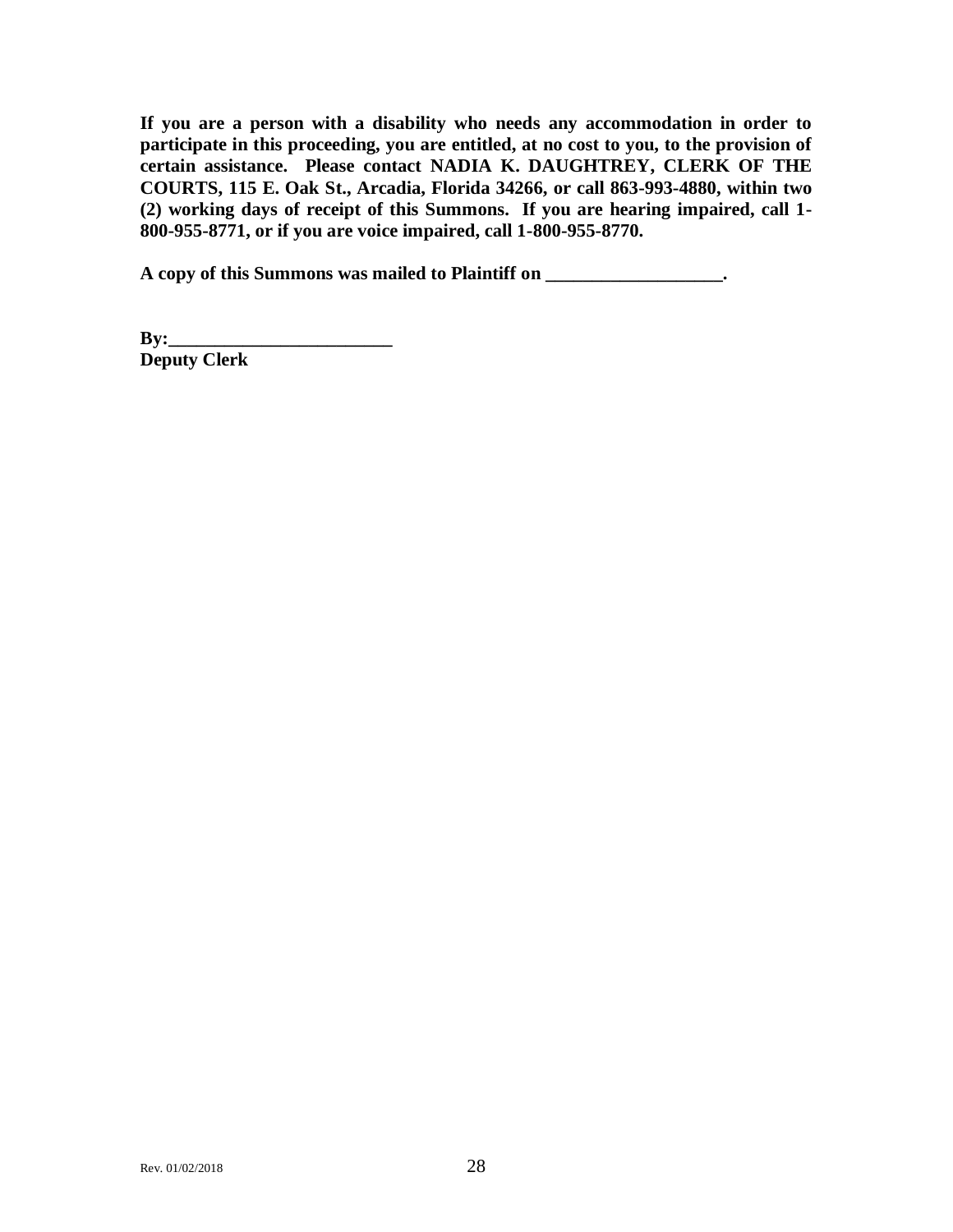\_\_\_\_\_\_\_\_\_\_\_\_\_\_\_\_\_\_\_\_\_\_\_\_\_\_\_\_\_\_\_\_ Plaintiff(s),

\_\_\_\_\_\_\_\_\_\_\_\_\_\_\_\_\_\_\_\_\_\_\_\_\_\_\_\_\_\_\_\_  $\overline{\phantom{a}}$  , which is a set of the set of the set of the set of the set of the set of the set of the set of the set of the set of the set of the set of the set of the set of the set of the set of the set of the set of th \_\_\_\_\_\_\_\_\_\_\_\_\_\_\_\_\_\_\_\_\_\_\_\_\_\_\_\_\_\_\_\_

\_\_\_\_\_\_\_\_\_\_\_\_\_\_\_\_\_\_\_\_\_\_\_\_\_\_\_\_\_\_\_\_ \_\_\_\_\_\_\_\_\_\_\_\_\_\_\_\_\_\_\_\_\_\_\_\_\_\_\_\_\_\_\_\_

vs. CASE NO. \_\_\_\_\_\_\_\_\_\_\_\_\_\_\_\_\_\_\_\_\_\_\_\_\_\_

\_\_\_\_\_\_\_\_\_\_\_\_\_\_\_\_\_\_\_\_\_\_\_\_\_\_\_\_\_\_\_\_\_\_\_\_

\_\_\_\_\_\_\_\_\_\_\_\_\_\_\_\_\_\_\_\_\_\_\_\_\_\_\_\_\_\_\_\_\_\_\_\_

Defendant(s).

## **MOTION FOR CLERK'S DEFAULT**

Plaintiff asks the clerk to enter a default against Defendant(s) \_\_\_\_\_\_\_\_\_\_\_\_\_\_\_\_\_\_\_\_\_\_\_\_\_\_\_, for failing to respond as required by law to Plaintiff's complaint for Replevin.

Plaintiff's signature

Address Phone: \_\_\_\_\_\_\_\_\_\_\_\_\_\_\_\_\_\_\_\_\_\_\_\_\_\_\_\_\_

## **DEFAULT**

A default is entered in this action for eviction against the Defendant(s) for failure

to respond as required by law.

Dated: \_\_\_\_\_\_\_\_\_\_\_\_ **NADIA K. DAUGHTREY** CLERK OF COURT

BY:\_\_\_\_\_\_\_\_\_\_\_\_\_\_\_\_\_\_\_\_\_\_\_\_\_\_\_\_\_\_\_\_

Deputy Clerk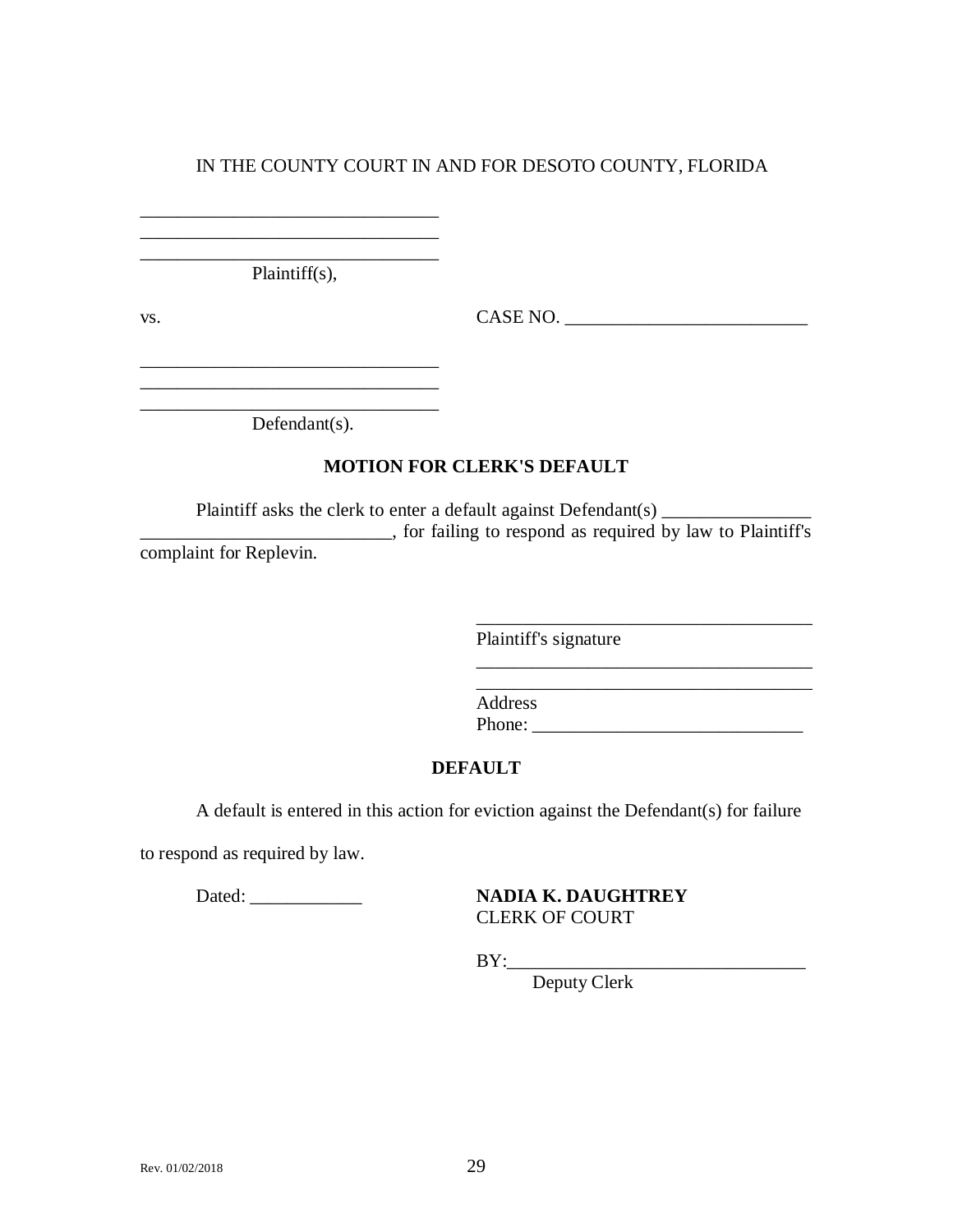\_\_\_\_\_\_\_\_\_\_\_\_\_\_\_\_\_\_\_\_\_\_\_\_\_\_\_\_\_\_\_\_ Plaintiff(s),

\_\_\_\_\_\_\_\_\_\_\_\_\_\_\_\_\_\_\_\_\_\_\_\_\_\_\_\_\_\_\_\_ \_\_\_\_\_\_\_\_\_\_\_\_\_\_\_\_\_\_\_\_\_\_\_\_\_\_\_\_\_\_\_\_

\_\_\_\_\_\_\_\_\_\_\_\_\_\_\_\_\_\_\_\_\_\_\_\_\_\_\_\_\_\_\_\_ \_\_\_\_\_\_\_\_\_\_\_\_\_\_\_\_\_\_\_\_\_\_\_\_\_\_\_\_\_\_\_\_

vs. CASE NO. \_\_\_\_\_\_\_\_\_\_\_\_\_\_\_\_\_\_\_\_\_\_\_\_

\_\_\_\_\_\_\_\_\_\_\_\_\_\_\_\_\_\_\_\_\_\_\_\_\_\_\_\_\_\_\_\_ Defendant(s).

## **MOTION FOR FINAL JUDGMENT FOR REPLEVIN**

Plaintiff(s) asks the court to enter a Final Judgment for Replevin against  $\Box$ , the Defendant(s), for replevin and says:

1. Plaintiff filed a complaint alleging grounds for replevin of property wrongfully detained or taken by Defendant.

2. A Default was entered by the Clerk of Court on \_\_\_\_\_\_\_\_\_\_\_\_\_\_\_\_\_\_\_\_.

WHEREFORE, Plaintiff asks this court to enter a Final Judgment for Replevin against Defendant(s).

Dated: \_\_\_\_\_\_\_\_\_\_\_\_\_\_\_\_\_

Plaintiff's signature

\_\_\_\_\_\_\_\_\_\_\_\_\_\_\_\_\_\_\_\_\_\_\_\_\_\_\_\_\_\_\_\_\_\_\_

\_\_\_\_\_\_\_\_\_\_\_\_\_\_\_\_\_\_\_\_\_\_\_\_\_\_\_\_\_\_\_\_\_\_\_

\_\_\_\_\_\_\_\_\_\_\_\_\_\_\_\_\_\_\_\_\_\_\_\_\_\_\_\_\_\_\_\_\_\_\_ Address Phone: \_\_\_\_\_\_\_\_\_\_\_\_\_\_\_\_\_\_\_\_\_\_\_\_\_\_\_\_\_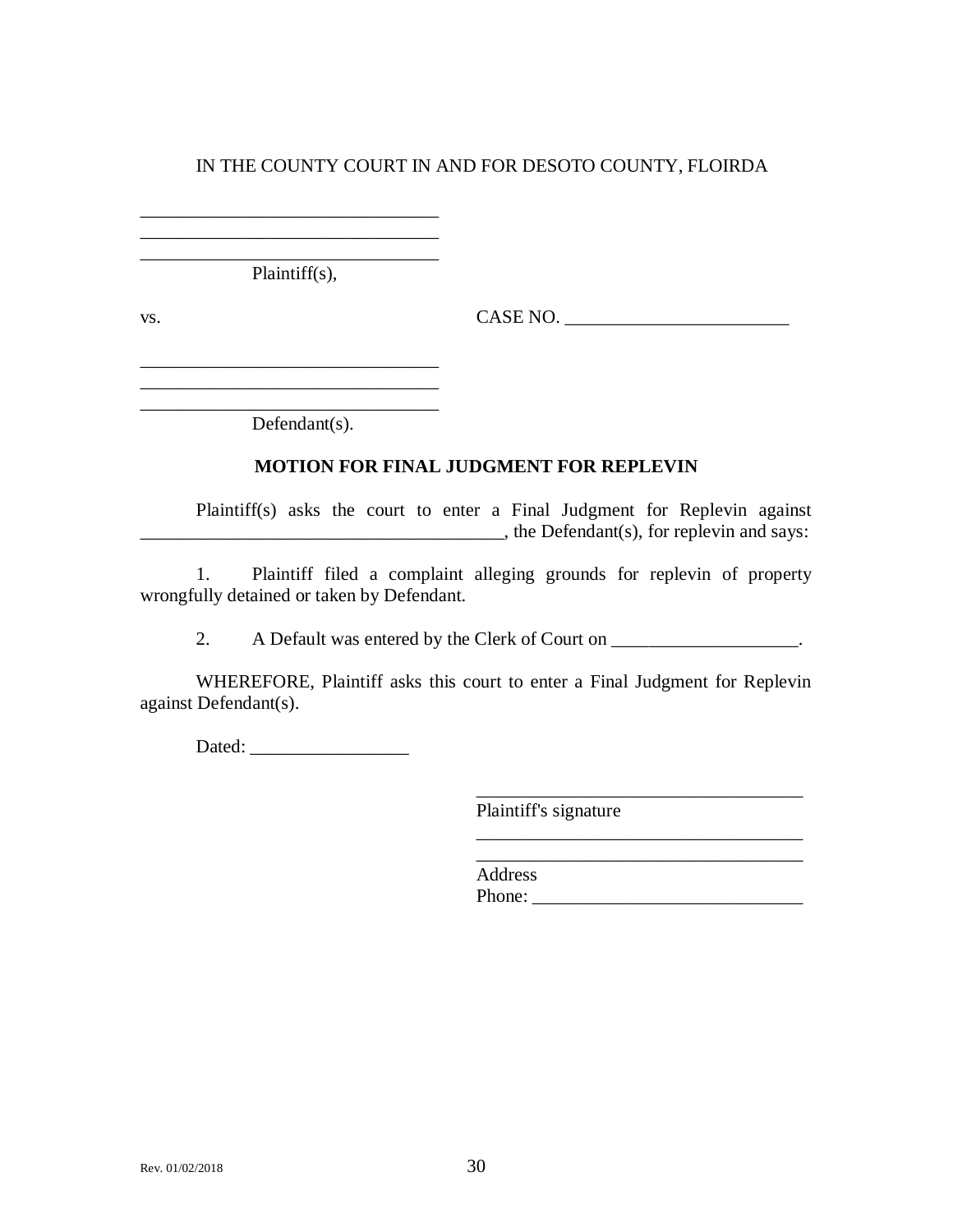(Name and Address)  $Plaintiff(s)$ ,

VS.

 $CASE NO.$ 

(Name and Address) Defendant $(s)$ .

### **WRIT OF REPLEVIN**

THE STATE OF FLORIDA: To Each Sheriff of the State:

YOU ARE COMMANDED to replevy the goods and chattels in possession of the Defendant(s),  $\frac{1}{\sqrt{1-\frac{1}{\sqrt{1-\frac{1}{\sqrt{1-\frac{1}{\sqrt{1-\frac{1}{\sqrt{1-\frac{1}{\sqrt{1-\frac{1}{\sqrt{1-\frac{1}{\sqrt{1-\frac{1}{\sqrt{1-\frac{1}{\sqrt{1-\frac{1}{\sqrt{1-\frac{1}{\sqrt{1-\frac{1}{\sqrt{1-\frac{1}{\sqrt{1-\frac{1}{\sqrt{1-\frac{1}{\sqrt{1-\frac{1}{\sqrt{1-\frac{1}{\sqrt{1-\frac{1}{\sqrt{1-\frac{1}{\sqrt{1-\frac{1}{\sqrt{1-\frac{1}{\sqrt{1-\frac{1}{\sqrt{$  $\overline{\phantom{a}}$ described as follows:

and to dispose of it according to law.

DATED on 20.

NADIA K. DAUGHTREY **CLERK OF THE COURT** 

By:  $\qquad \qquad$ 

<u> 1989 - Johann Barn, mars ann an t-Amhain ann an t-Amhain ann an t-Amhain ann an t-Amhain an t-Amhain an t-Amh</u>

Deputy Clerk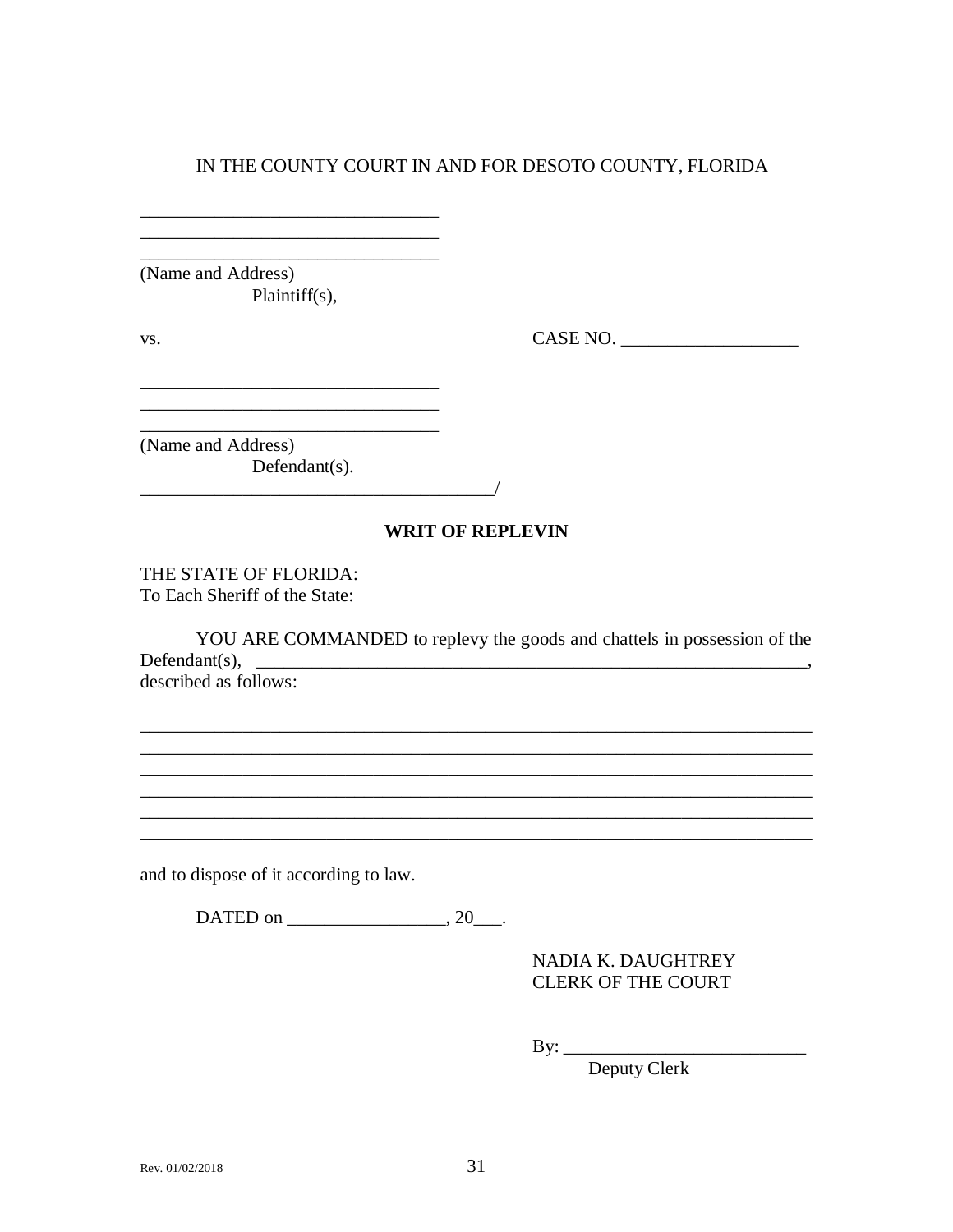\_\_\_\_\_\_\_\_\_\_\_\_\_\_\_\_\_\_\_\_\_\_\_\_\_\_\_\_\_\_\_\_ (Name and Address) Plaintiff(s),

\_\_\_\_\_\_\_\_\_\_\_\_\_\_\_\_\_\_\_\_\_\_\_\_\_\_\_\_\_\_\_\_

vs. CASE NO.

\_\_\_\_\_\_\_\_\_\_\_\_\_\_\_\_\_\_\_\_\_\_\_\_\_\_\_\_\_\_\_\_\_\_\_

\_\_\_\_\_\_\_\_\_\_\_\_\_\_\_\_\_\_\_\_\_\_\_\_\_\_\_\_\_\_\_\_\_\_\_

\_\_\_\_\_\_\_\_\_\_\_\_\_\_\_\_\_\_\_\_\_\_\_\_\_\_\_\_\_\_\_\_ (Name and Address)

Defendant(s),  $\overline{\phantom{a}}$   $\overline{\phantom{a}}$   $\overline{\phantom{a}}$   $\overline{\phantom{a}}$   $\overline{\phantom{a}}$   $\overline{\phantom{a}}$   $\overline{\phantom{a}}$   $\overline{\phantom{a}}$   $\overline{\phantom{a}}$   $\overline{\phantom{a}}$   $\overline{\phantom{a}}$   $\overline{\phantom{a}}$   $\overline{\phantom{a}}$   $\overline{\phantom{a}}$   $\overline{\phantom{a}}$   $\overline{\phantom{a}}$   $\overline{\phantom{a}}$   $\overline{\phantom{a}}$   $\overline{\$ 

 $\overline{\phantom{a}}$  , where  $\overline{\phantom{a}}$  , where  $\overline{\phantom{a}}$  , where  $\overline{\phantom{a}}$ 

 $\overline{\phantom{a}}$  , where  $\overline{\phantom{a}}$  , where  $\overline{\phantom{a}}$  ,  $\overline{\phantom{a}}$  ,  $\overline{\phantom{a}}$  ,  $\overline{\phantom{a}}$  ,  $\overline{\phantom{a}}$  ,  $\overline{\phantom{a}}$  ,  $\overline{\phantom{a}}$  ,  $\overline{\phantom{a}}$  ,  $\overline{\phantom{a}}$  ,  $\overline{\phantom{a}}$  ,  $\overline{\phantom{a}}$  ,  $\overline{\phantom{a}}$  ,  $\overline{\phantom{a}}$  ,

### **MEANS OF FINAL DISPOSITION (Place an X in one box only)**

- [ ] Dismissed Before Hearing
- [ ] Dismissed After Hearing
- [ ] Disposed by Default
- [ ] Disposed by Judge
- [ ] Disposed by Non-Jury Trial
- [ ] Disposed by Jury Trial
- [ ] Other: \_\_\_\_\_\_\_\_\_\_\_\_\_\_\_\_\_\_\_\_\_\_\_\_\_\_\_\_\_\_\_\_\_

Signed this  $\_\_\_\_\$  day of  $\_\_\_\_\_\_\_\$ , 20 $\_\_\_\_\$ .

Plaintiff

Address Phone: \_\_\_\_\_\_\_\_\_\_\_\_\_\_\_\_\_\_\_\_\_\_\_\_\_\_\_\_\_